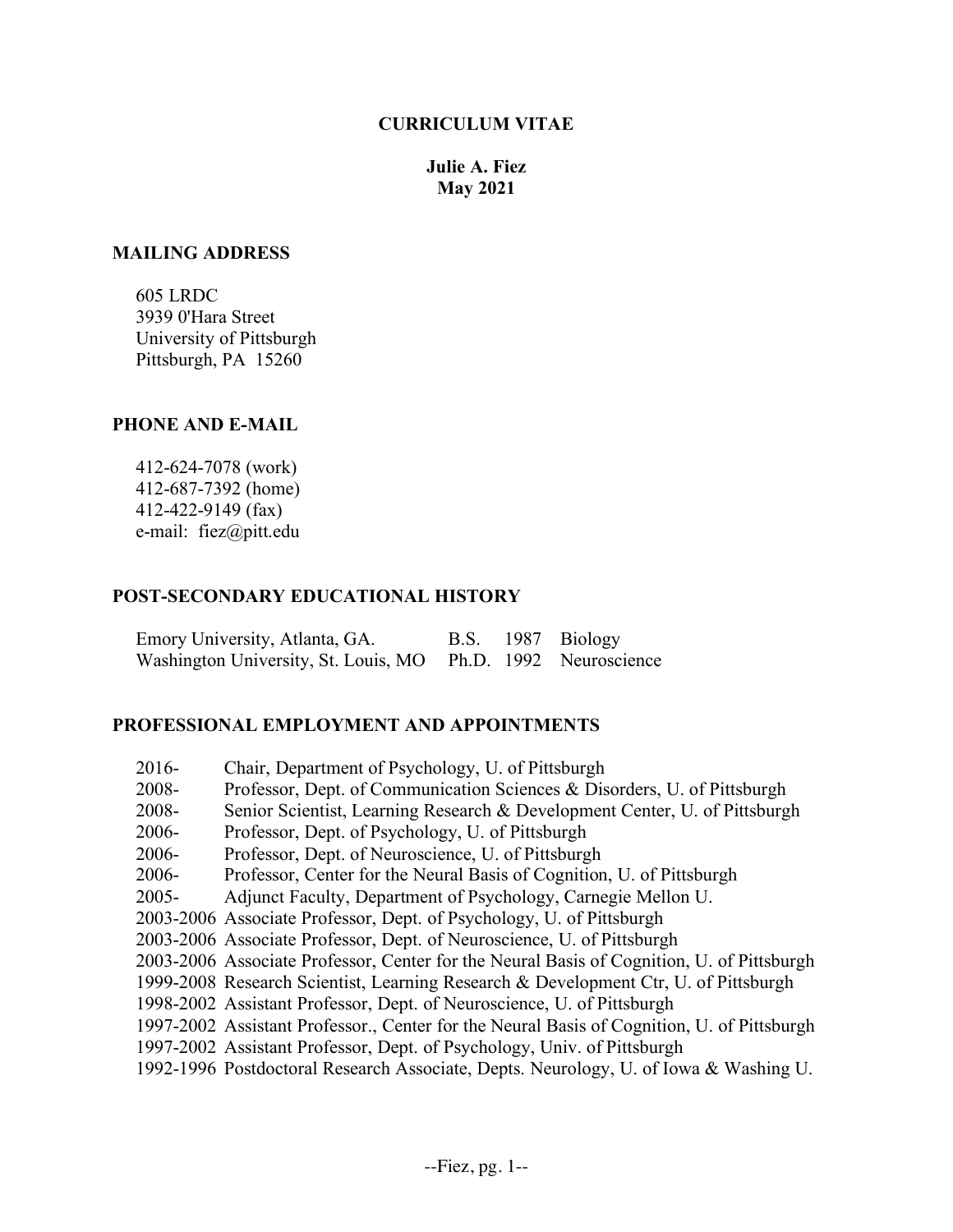# **HONORS, AWARDS, AND FELLOWSHIPS**

- 2014-2016 Chair of the NIH Language and Communication Study Section
- 2007 Fellow, Association for Psychological Science
- 2002 APA Distinguished Scientific Award for Early Career Contribution to Psychology
- 2001 Chancellor's Distinguished Research Award
- 1999-2001 Alfred P. Sloan Research Fellow
- 1997 Wiley Young Investigator Award in Human Brain Mapping
- 1992-1996 Fellow, Charles A. Dana Foundation
- 1993 Finalist, Donald Lindsley Prize in Behavioral Neurosci., Soc. for Neuroscience
- 1991 Olin Fellowship for Outstanding Biomedical Research, Washington University
- 1987-1992 Fellow, Spencer T. Olin Foundation, Washington University
- 1987-1990 Fellow, National Science Foundation
- 1986 Phi Beta Kappa, Emory University
- 1983-1987 Woodruff Fellow, Emory University

# **PROFESSIONAL MEMBERSHIPS**

- 2006- Member, Psychonomic Society
- 2006- Member, American Educational Research Association
- 2003- Member, Association for Psychological Science
- 1989- Member, Society for Neuroscience
- 1997- Member, Cognitive Neuroscience Society

# **PUBLICATIONS**

Guediche S, Fiez JA (2021). Comprehension of Morse code predicted by item recall from working memory. *Journal of Speech, Language, and Hearing Research*, in press.

Vogt KM, Ibinson JW, Smith CT, Citro AT, Norton CM, Karim HT, Popov V, Mahajan A, Aizenstein HJ, Reder LM, Fiez JA. (2021). Midazolam and ketamine produce distinct neurla changes in memory, pain, and fear networks during pain. *Anesthesiology*, in press.

Cox KM, Fiez JA (2020). Abstract inference of unchosen option values. *European Journal of Neuroscience*, 51:909-921.

Hirshorn EA, Simcox T, Durisko C, Perfetti CA, Fiez JA (2020). Unmasking individual differences in adult reading procedures by disrupting holistic orthographic perception. *PLoS One*, in press.

Ben-Yehudah G, Hirshorn EA, Simcox T, Perfetti CA, Fiez JA (2019). Chinese-English bilinguals transfer L1 lexical reading procedures and holistic orthographic coding to L2 English. *Journal of Neurolinguistics*, 50:136-148

Carlos BJ, Hirshorn EA, Durisko C, Fiez JA, Coutanche MN (2019). Word inversion sensitivity as a marker of visual word forma area lateralization: An application of novel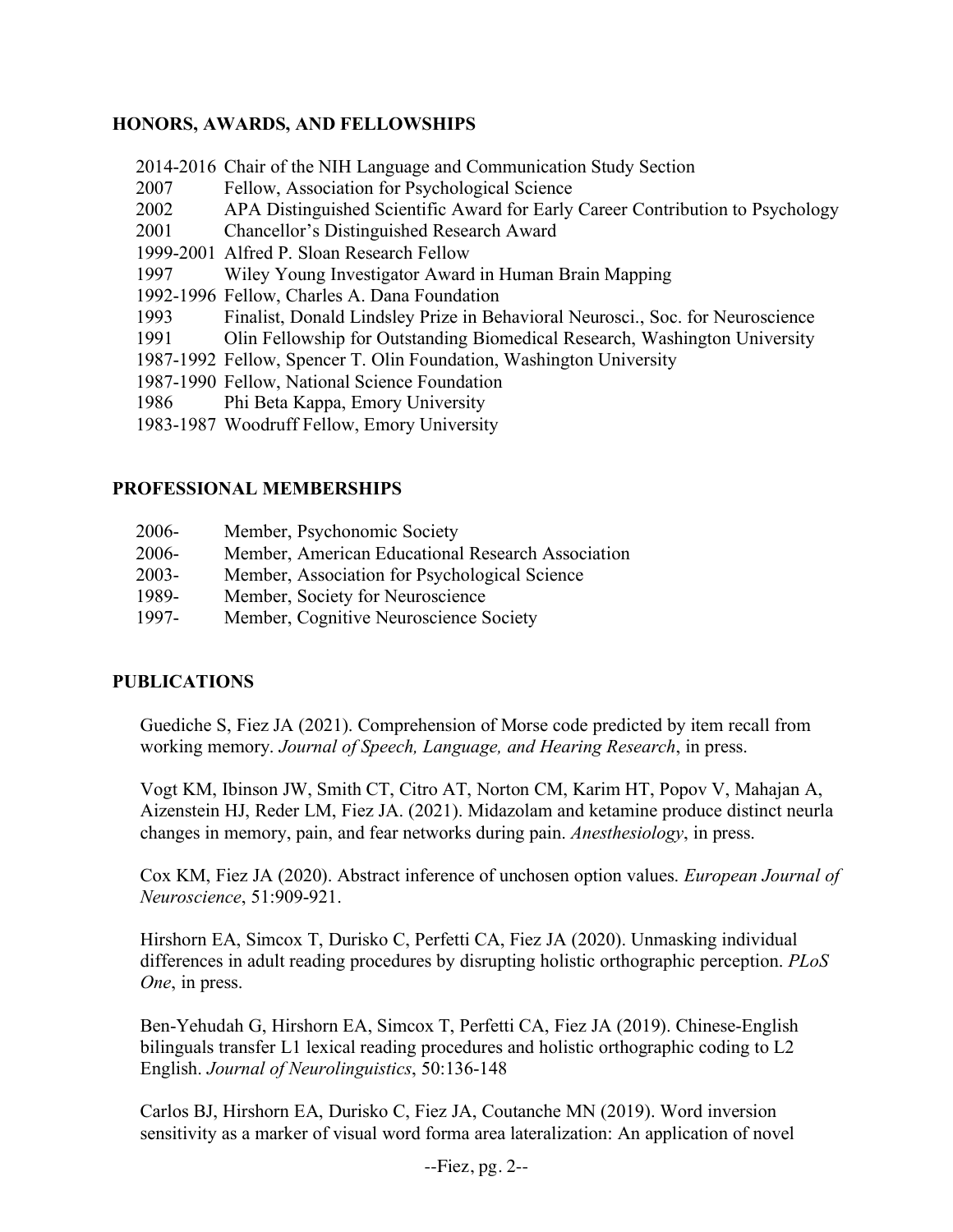multivariate measure of laterality. *Neuroimage*, 191:493-502.

Chrabaszcz A, Neumann WJ, Stretcu O, Lipski WJ, Bush A, Dastolfo-Hromack CA, Wang D, Crammond DJ, Shaiman S, Dickey MW, Holt LL, Turner TS, Fiez JA, Richardson RM (2019). Subthalamic nucleus and sensorimotor cortex activity during speech production. *Journal of Neuroscience*, 39:2698-2708.

Lim SJ, Fiez JA, Holt LL (2019). Role of the striatum in incidental learning of sound categories. *Proceedings of the National Academies of Science*, 116:4671-4880.

Martin L, Durisko C, Moore MW, Chen D, Fiez JA. The VWFA is the home of orthographic learning when house images are used as letters (2019). *eNeuro*, 6:ENEURO.0425-19.2019.

Martin L, Hirshorn EA, Durisko C, Moore MW, Schwartz R, Zheng Y, Fiez JA (2019. Do adults acquire a second orthography using their native reading network? *Journal of Neurolinguistics*, 50:120-135.

Vogt KM, Norton CM, Speer LE, Tremel JJ, Ibinson JW, Reder LM, Fiez JA (2019). Memory for non-painful auditory items is influenced by whether they are experienced in a context involving painful electrical stimulation. *Experimental Brain Research*, 237:1615- 1627.

Alvarez T, Fiez JA (2018). Current perspectives on the cerebellum and reading development. N*euroscience and Biobehavioral Reviews*, 92:55-66.

Ghuman AS, Fiez JA (2018). Parcellating the structure and function of the reading circuit [Comment]. *Proceedings of the National Academies of Science*, 115:10542-10544.

Lipski WJ, Alhourani A, Pirnia T, Jones PW, Dastolfo-Hromack C, Helou LB, Crammond DJ, Sahiman S, Dickey MW, Holt LL, Fiez JA, Turner RS, Richardson RM (2018). Subthalamic nucleus neurons differentially encode early and late aspects of speech production. *Journal of Neuroscience*, 38:5620-5631.

Liu R, Schunn CD, Fiez JA, Libertus ME (2018). The integration between nonsymbolic and symbolic numbers: Evidence from an EEG study. Brain and Behavior, 8:e00938.

Tremel JJ, Ortiz DM, Fiez JA (2018). Manipulating memory efficacy affects the behavioral and neural profiles of deterministic decision-making. *Neuropsychologia*, 114:214-230.

Moore MW, Fiez JA, Tompkins CA (2017). Consonant age of acquisition effects in nonword repetition are not articulatory in nature. *Journal of Speech, Language, and Hearing Research*, 60:3198-3212.

Yang Y, Dickey MW, Fiez JA, Murphy B, Mitchell T, Collinger J, Tyler-Kabara E, Boninger M, Wang W (2017). Sensorimotor experience with verb-category mapping in human sensory, motor, and parietal neurons. *Cortex*, 92:304-319.

Zelle SL, Gates KM, Fiez JA, Sayette MA, Wilson SJ (2017). The first day is always the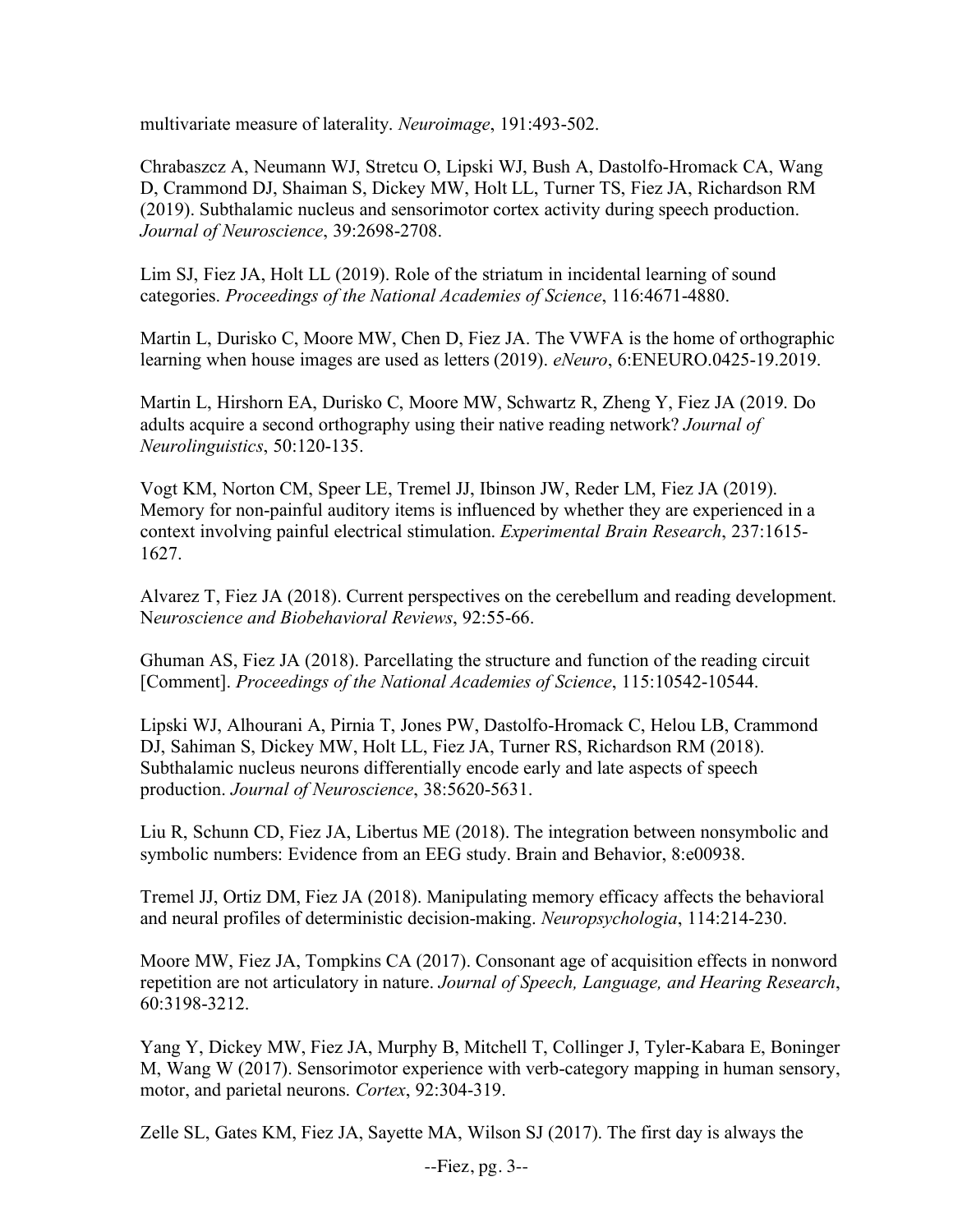hardest: Functional connectivity during cue exposure and the ability to resist smoking in the initial hours of a quit attempt. *Neuroimage*, 151:24-32.

Durisko C, McCue M, Doyle PJ, Dickey MW, Fiez JA (2016). A flexible and integrated system for the remote acquisition of neuropsychological data in stroke research. *Telemedicine and e-Health*, 22:1032-1040.

Fiez JA (2016). The cerebellum and language: Persistent themes and findings. *Brain and Language*, 161:1-3.

Guediche S, Fiez JA, Holt LL (2016). Adaptive plasticity in speech perception: Effects of external information and internal predictions. *Journal of Experimental Psychology: Human Perception and Performance*, 42:1048-1059.

Hirshorn EA, Li Y, Ward M, Richardson RM, Fiez JA, Guhman AS (2016). Decoding and disrupting left mid-fusiform gyrus activity during word reading. *Proceedings of the National Academy of Sciences*, 113:8162-8167.

Hirshorn EA, Wrencher A, Durisko C, Moore MW, Fiez JA (2016). Fusiform gyrus laterality in writing systems with different mapping principles: An artificial orthography training study. *Journal of Cognitive Neuroscience*, 28:882-94.

Tremel JJ, Laurent PA, Wolk DA, Wheeler ME, Fiez JA (2016). Neural signatures of experience-based improvements in decision-making. *Behavioral Brain Research*, 315: 51-65.

Guediche S, Holt L, Laurent P, Lim SJ, Fiez JA (2015). Evidence for cerebellar contributions to adaptive plasticity in speech perception. *Cerebral Cortex*, 25:1867-77.

Liu AS, Kallai AY, Schunn CD, Fiez JA (2015). Using mental computation training to improve complex mathematical performance. *Instructional Science*, 43:463-485.

Hirshorn EA, Fiez JA (2014). Using artificial orthographies for studying cross-linguistic differences in the cognitive and neural profiles of reading. Journal of Neurolinguistics, 31:69- 85.

Lim S-J, Fiez JA, Holt LL (2014). How may the basal ganglia contribute to auditory categorization and speech perception? *Frontiers in Neuroscience*, 8:230.

Fiez (2014). Neural basis of phonological memory. To appear in: *Neurobiology of Language* (GS Hickok, SL Small, eds).

Guediche S, Blumstein SE, Fiez JA, Holt LL (2014). Speech perception under adverse conditions: Insights from behavioral, computational, and neuroscience research. *Frontiers in Systems Neuroscience*, 7:126.

Moore MW, Brendel PC, Fiez JA (2014). Reading faces: Investigating the use of a novel face-based orthography in acquired alexia. *Brain and Language*, 129:7-13.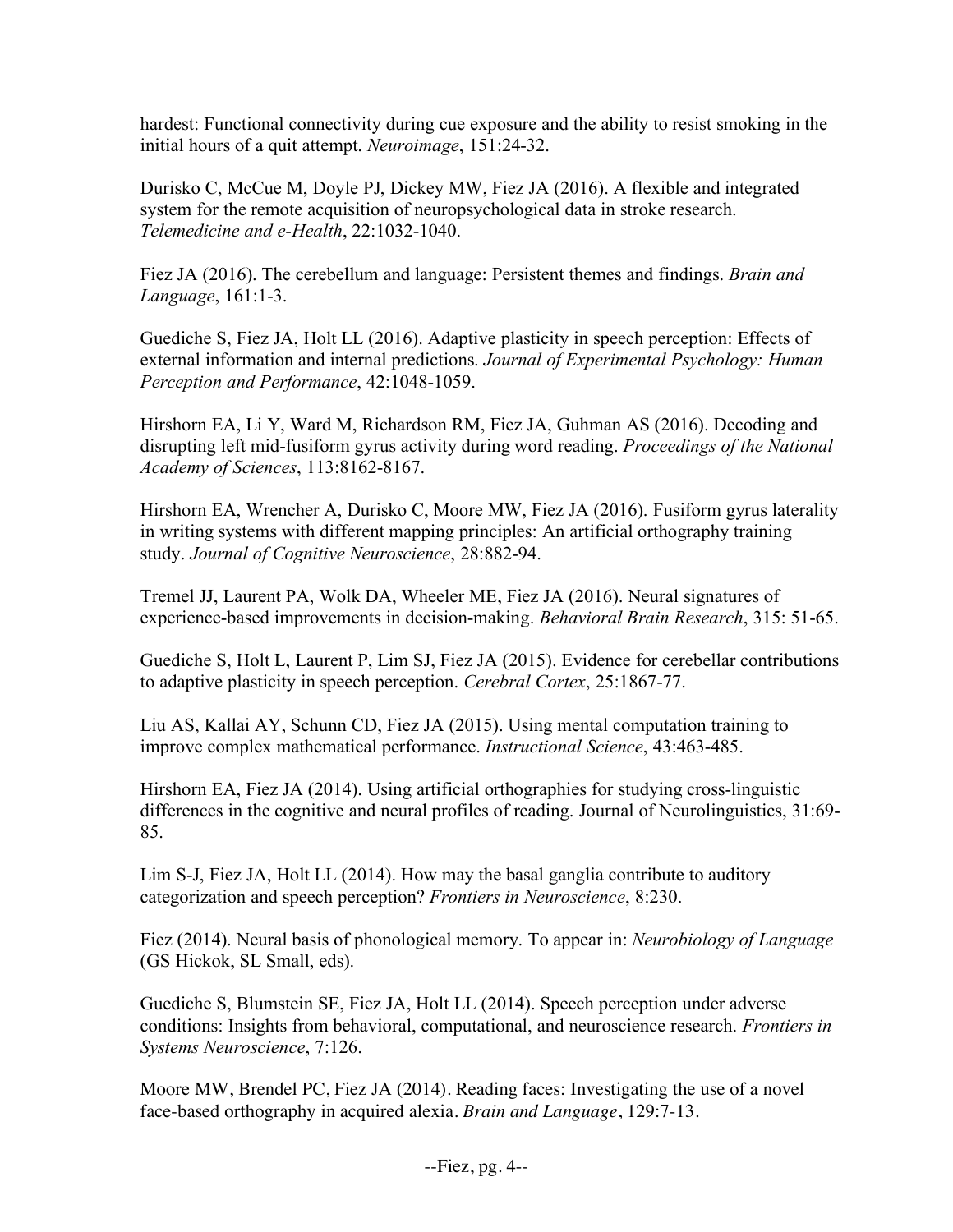Moore MW, Durisko, C, Perfetti CA, Fiez JA (2014). Learning to read an alphabet of human faces produces left-lateralized training effects in the fusiform gyrus. *Journal of Cognitive Neuroscience*, 26:896-913.

Wilson SJ, Sayette MA, Fiez JA (2014). Self-control, negative affect and neural activity during effortful recognition in deprived smokers. *Social, Cognitive, and Affective Neuroscience*, 9:887-94.

Hedges JH, Adolph KE, Amso D, Beavelier D, Fiez JA, Krubitzer L, McAuley JD, Newcombe NS, Fietzpatrick SM, Ghajar J. (2013). Play, attention, and learning: how do play and timing shape the development of attention and influence classroom learning? *Annals of the New York Academy of Science*, 1292:1-20.

Simcox T, Fiez JA (2013). Collecting response times using Amazon Mechanical Turk and Adobe Flash. *Behavior Research Methods*, 10.3758/s13248-013-0345-y.

Wilson SJ, Creswell KG, Sayette MA, Fiez JA (2013). Ambivalence about smoking and cueelicited neural activity in quitting-motivated smokers faced with an opportunity to smoke. *Addictive Behaviors*, 38 :1541-9.

Wilson SJ, Sayette MA, Fiez JA (2013). Self-control, negative affect and neural activity during effortful cognition in deprived smokers. *Social, Cognitive, and Affective Neuroscience*, Epub ahead of print.

Wilson SJ, Sayette MA, Fiez JA (2013). Neural correlates of self-focused and other-focused strategies for coping with cigarette exposure. *Psychology of Addictive Behaviors*, 27:466- 476.

Kallai AY, Schunn CD, Fiez JA (2012). Mental arithmetic activates analogic representations of internally generated sums. *Neuropsychologia*, 50 :2397-407.

Tricomi E, Fiez JA (2012). Information content and reward processing in the human striatum during the performance of a declarative memory task. *Cognitive, Affective, and Behavioral Neuroscience*, 12 :361-72.

Wilson SJ, Sayette MA, Fiez JA (2012). Quitting-unmotivated and quitting-motivated cigarette smokers exhibit different patterns of cue-elicited brain activity when anticipating an opportunity to smoke. *Journal of Abnormal Psychology*, 121 :198-211.

Guediche S, Ben-Yehudah G, Fiez JA (2011). The cerebellum and language. In: *The Cambridge Encyclopedia of the Language Sciences* (P Hogan, ed), New York: Cambridge University Press, 148-150.

Moses-Kolko EL, Fraser D, Wisner KL, James JA, Sual AT, Fiez JA, Phillips ML (2011). Rapid habituation of ventral striatal response to reward receipt in postpartum dépression. *Biological Psychiatry*, 15:198-211.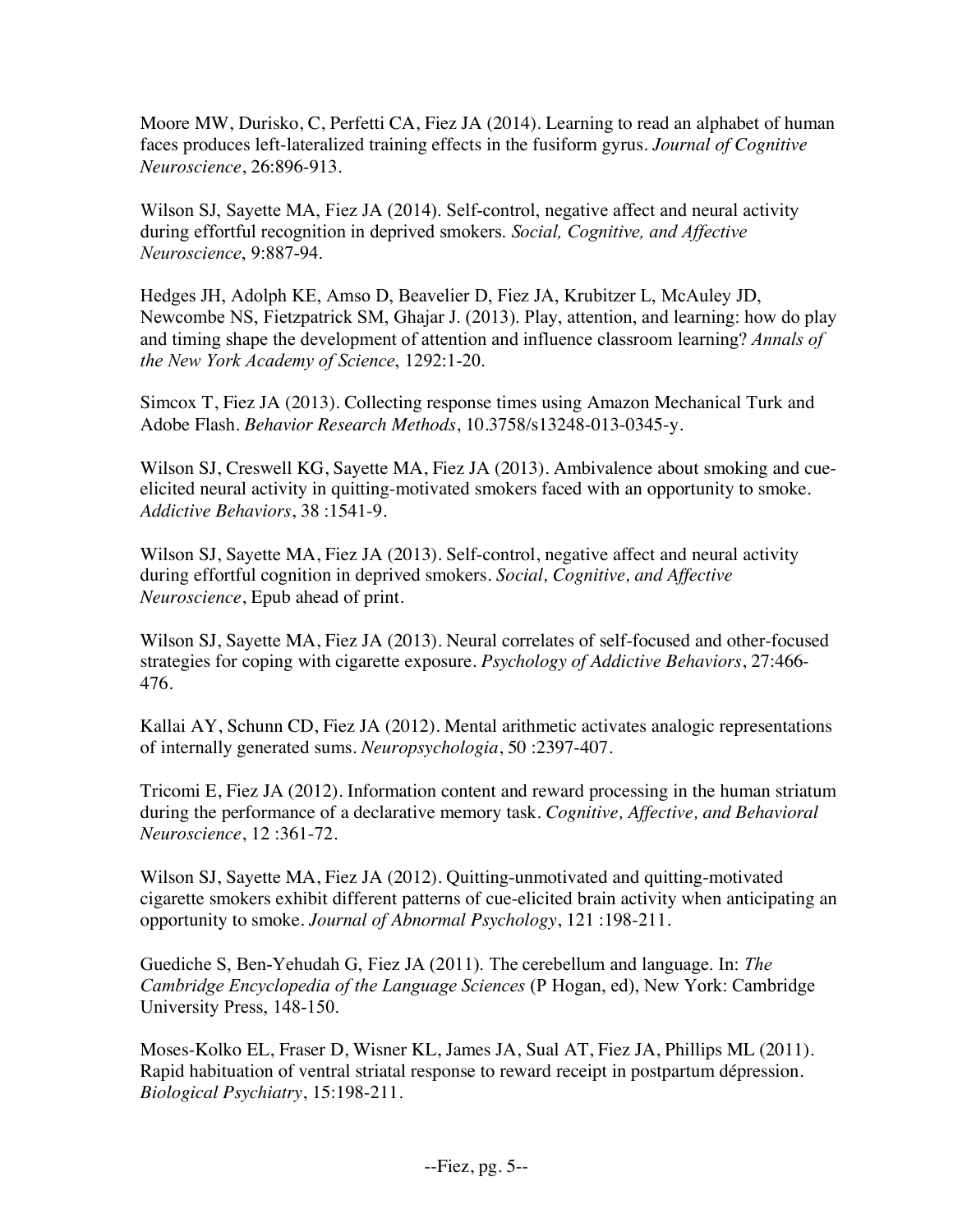Chein JM, Fiez JA (2010). Evaluating models of working memory through the effects of concurrent irrelevant information. *Journal of Experimental Psychology: General*, 139:117- 37.

Durisko C, Fiez JA (2010). Functional activation in the cerebellum during working memory and simple speech tasks. *Cortex*, 46:896-906.

Perfetti C, Nelson J, Liu Y, Fiez JA, Tan L-H (2010). The neural bases of reading: Universals and writing system variations. In: *The Neural Basis of Reading* (P Cornelissen, M Kringelbach, P Hansen, K Pugh, eds). Oxford: Oxford University Press, 147-172.

Fiez JA, Schunn CD (2009). Understanding the Neuroscience of Rigorous Learning. Interview (Willen L, Snider J) published in *Understanding and Reporting on Academic Rigor: A Hechinger Institute Primer for Journalists.* New York: The Hechinger Institute on Education and the Media, 11-13.

Nelson JR, Liu Y, Fiez J, Perfetti CA (2009). Assimilation and accommodation patterns in ventral occipitotemporal cortex in learning a second writing system. *Human Brain Mapping*, 30:810-20

Strick PL, Dum RP, Fiez JA (2009). Cerebellum and Non-Motor Function. *Annual Review of Neuroscience*, 32:413-34.

Ben-Yehudah G, Fiez JA (2008). Impact of cerebellar lesions on reading and phonological processing. *Annals of the New York Academy of Sciences*, 1145:260-74.

Cox KM, Aizenstein JH, Fiez JA (2008). Striatal outcome processing in healthy aging. *Cogntive, Affective, and Behavioral Neuroscience*, 8:304-17.

Tricomi E, Fiez JA (2008). Feedback signals in the caudate reflect goal achievement on a declarative memory task. *Neuroimage*, 41:1154-67.

Wilson SJ, Sayette MA, Delgado MR, Fiez JA (2008). Effect of smoking opportunity on responses to monetary gain and loss in the caudate nucleus. *Journal of Abnormal Psychology*, 117:428-34.

Ben-Yehudah, Fiez JA (2007). Development of verbal working memory. In: *Human Behavior and the Developing Brain, 2nd Ed*., (D Coch, KW Fischer, G Dawson, eds.), New York: Guilford Press, 301-328.

Ben-Yehudah G, Guediche S, Fiez JA (2007). Cerebellar contributions to verbal working memory: beyond cognitive theory. *Cerebellum*, 63:193-201.

Goldberg RF, Perfetti CA, Fiez JA, Schneider W (2007). Selective retrieval of abstract semantic knowledge in left prefrontal cortex. *Journal of Neuroscience*, 27:3790-8.

Liu Y, Dunlap S, Fiez JA, Perfetti C (2007). Evidence for neural accommodation to a writing system following learning. *Human Brain Mapping*, 28:1223-34.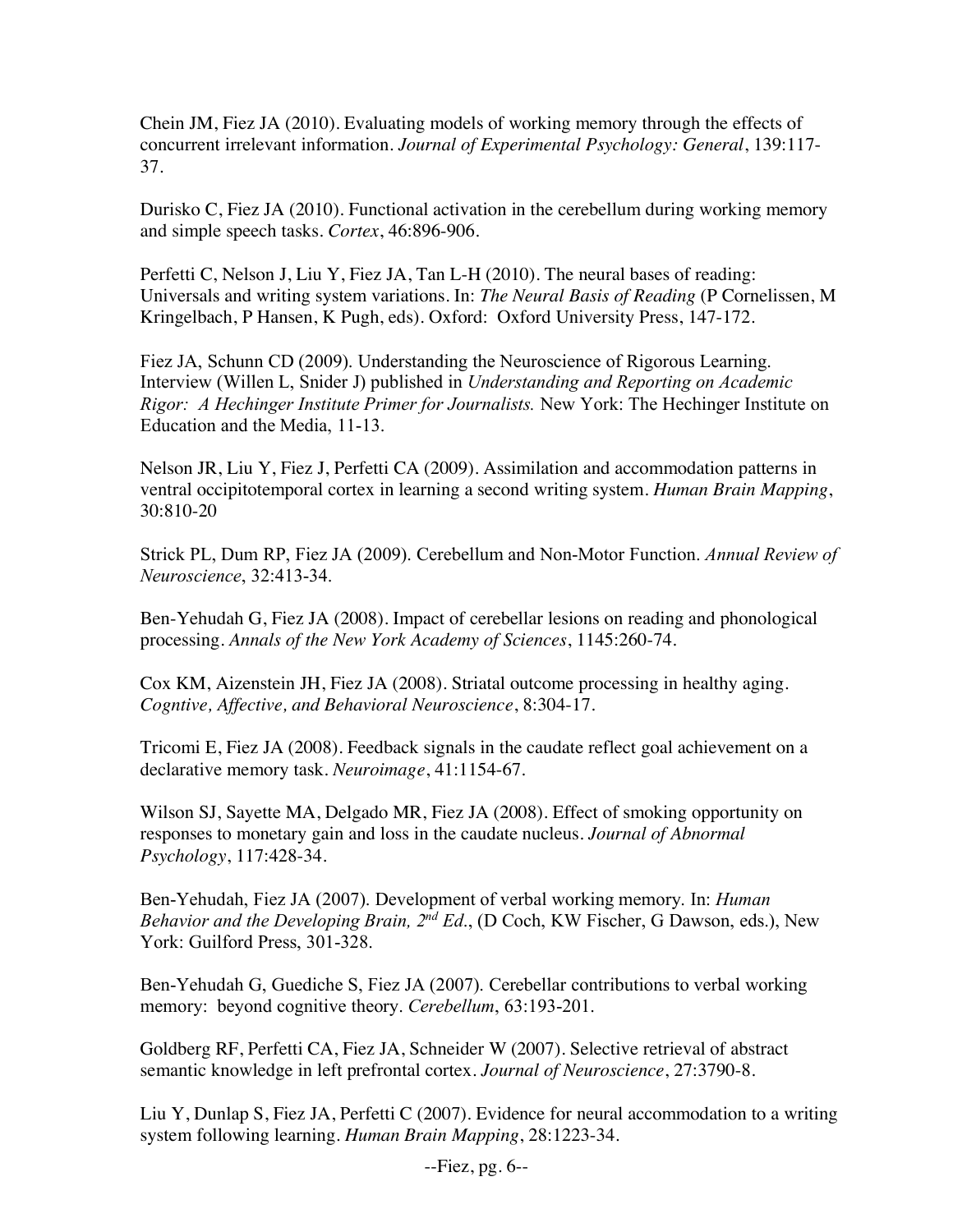Perfetti CA, Liu Y, Fiez J, Nelson J, Bolger DJ, Tan LH (2007). Reading in two writing systems: Accommodation and assimilation of the brain's reading network. *Bilingualism: Language and Cognition*, 10:131-146.

Wilson SJ, Sayette MA, Fiez JA, Brough E (2007). Carry-over effects of smoking cue exposure on working memory performance. *Nicotine and Tobacco Research*, 9:613-9.

Ravizza SM, McCormick CA, Justus TA, Ivry RB, Fiez JA (2006). Cerebellar damage produces selective deficits in verbal working memory. *Brain*, 129:306-20.

Fiez JA, Tranel D, Seager-Frerichs D, Damasio H (2006). Specific reading and phonological processing deficits are associated with damage to the left frontal operculum. *Cortex*, 42:624- 43.

Tricomi EM, Delgado MR, McCandliss BD, McClelland JL, Fiez JA (2006). Performance feedback drives caudate activation in a phonological learning task. *Journal of Cognitive Neuroscience*, 18:1029-1043.

Buckner RL, Keating JG, Martin TA, Fiez JA (2005). Seeing through prisms as a demonstration of visual-motor learning. In: *Lab Manual for Physiology: A Benjamin Cummings Custom Edition Preview Copy* (DU Silverthorn, BR Johnson, A Mills eds). San Francisco, CA: Benjamin Cummings.

Fiez JA, Buckner RL, Keating JG, Martin TA (2005). The mind, brain, and human memory: Using behavioral measures to study cognitive functions. In: *Lab Manual for Physiology: A Benjamin Cummings Custom Edition Preview Copy* (DU Silverthorn, BR Johnson, A Mills eds). San Francisco, CA: Benjamin Cummings.

Justus TC, Ravizza SM, Fiez JA, Ivry RB (2005). Reduced phonological similarity effects in patients with damage to the cerebellum. *Brain and Language,* 95:304-318.

Keating JB, Martin TA, Fiez JA, Buckner RL (2005). Altered limb position sense by muscle vibration. In: *Lab Manual for Physiology: A Benjamin Cummings Custom Edition Preview Copy* (DU Silverthorn, BR Johnson, A Mills eds). (DU Silverthorn, BR Johnson, A Mills eds). San Francisco, CA: Benjamin Cummings.

Ravizza SM, Behrmann M, Fiez JA (2005). Right parietal contributions to verbal working memory: Spatial or executive? *Neuropsychologia,* 43:2057-67.

Wilson SJ, Sayette MA, Delgado MR, Fiez JA (2005). Instructed smoking expectancy modulates cue-elicited neural activity: A preliminary study. *Nicotine and Tobacco Research,* 7:637-645.

Delgado MR, Stenger VA, Fiez JA (2004). Motivation-dependent responses in the human caudate nucleus. *Cerebral Cortex*, 14:1022-30.

Gilbert AM & Fiez JA (2004). Integrating rewards and cognition in the frontal cortex. *Cognitive, Affective and Behavioral Neuroscience*, 4:540-52*.*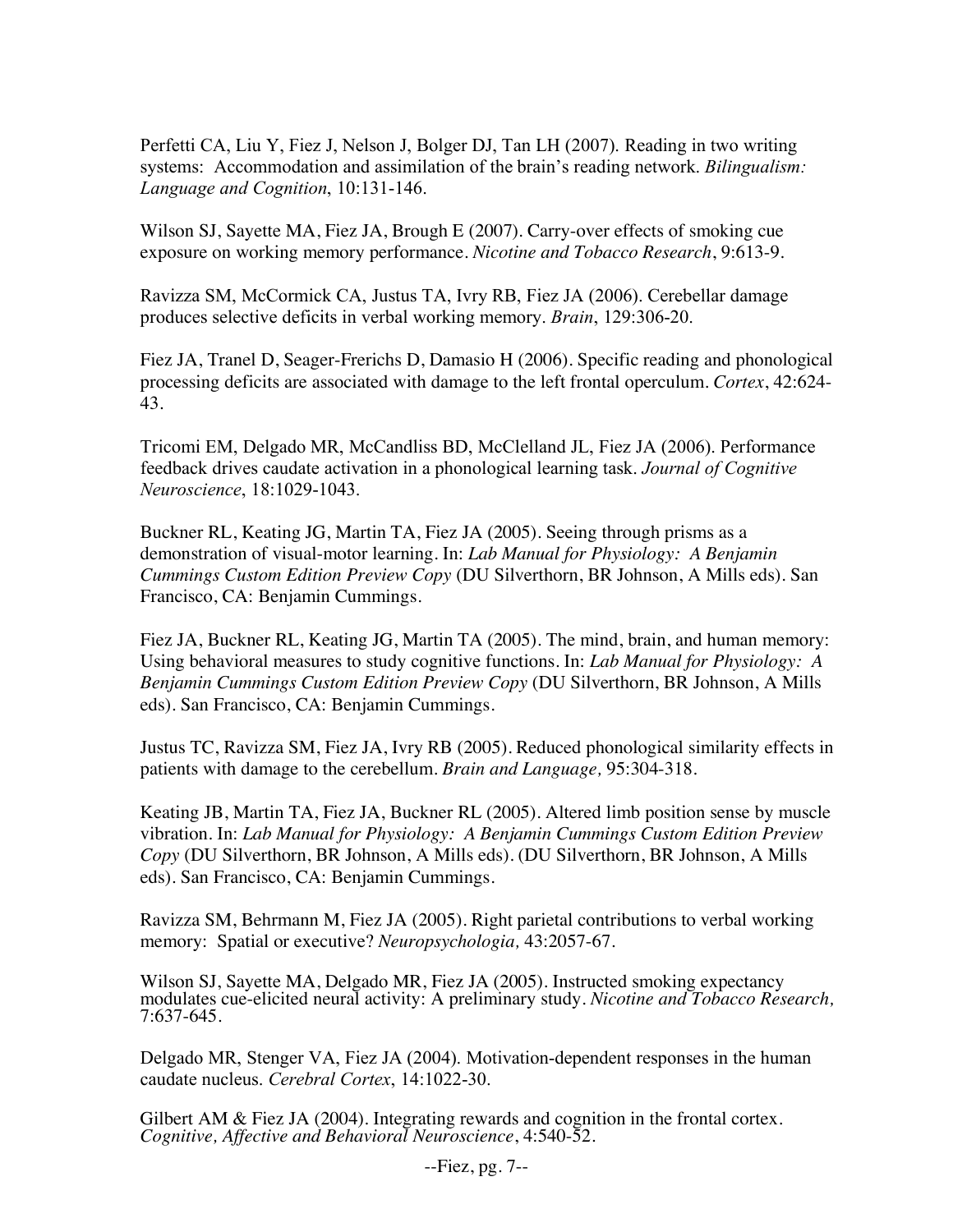May CJ, Delgado MR, Dahl RE, Stenger A, Ryan ND, Fiez JA, Carter CA (2004). Eventrelated functional magnetic resonance imaging of reward-related brain circuitry in children and adolescents. *Biological Psychiatry*, 55:359-366.

Ravizza SM, Delgado MR, Chein JM, Becker JT, Fiez JA (2004). Functional dissociations within the inferior parietal cortex in verbal working memory. *Neuroimage*, 22:562-73.

Tricomi EM, Delgado MR, Fiez JA (2004). Modulation of caudate activity by action contingency. *Neuron*, 41:281-292.

Wilson SJ, Sayette MA, Fiez JA (2004). Prefrontal responses to drug cues: a neurocognitive analysis. *Nature Neuroscience*, 7:211-214.

Chein JM, Ravizza SM, Fiez JA (2003). Using neuroimaging to evaluate models of working memory and their implications for language processing. *Journal of Neurolinguistics*, 16:315- 339.

Delgado MR, Locke HM, Stenger VA, Fiez JA (2003). Dorsal Striatum Responses to Reward and Punishment: Effects of Valence and Magnitude Manipulations. *Cognitive, Affective, and Behavioral Neuroscience*, 3:27-38.

Fiez JA (2003). A user's commentary on Fiswidgets. *Neuroinformatics*, 1: 127-130.

McClelland JL, Fiez JA, McCandliss BD (2002). Teaching the /r/-/l/ Discrimination to Japanese Adults: Behavioral and Neural Aspects. *Physiology and Behavior*, 77:657-662.

Chein JM, Fissell K, Jacobs S, Fiez JA (2002). Functional heterogeneity within Broca's area during verbal working memory. *Physiology and Behavior*, 77: 635-639.

MacAndrew DK, Klatzky RL, Fiez JA, McClelland JL, Becker JT (2002). The phonologicalsimilarity effect differentiates between two working memory tasks. *Psychological Science*, 13:465-468.

McCandliss BD, Fiez JA, Protopapas A, Conway M, McClelland JL (2002). Success and failure in teaching the /r/-/l/ contrast to Japanese adults: Tests of a Hebbian model of plasticity and stabilization in spoken language perception. *Affective, Cognitive, and Behavioral Neuroscience*, 2:89-108.

Chein JM and Fiez JA (2001). Dissociation of verbal working memory system components using a delayed serial recall task. *Cerebral Cortex*, 11:1003-1014.

Fiez JA (2001). Bridging the gap between neuroimaging and neuropsychology: Using working memory as a case-study. *Journal of Clinical and Experimental Neuropsychology*,  $23:19-31$ .

Fiez JA (2001). Neuroimaging studies of speech: An overview of techniques and methodological approaches. *Journal of Communication Disorders*, 34:445-454.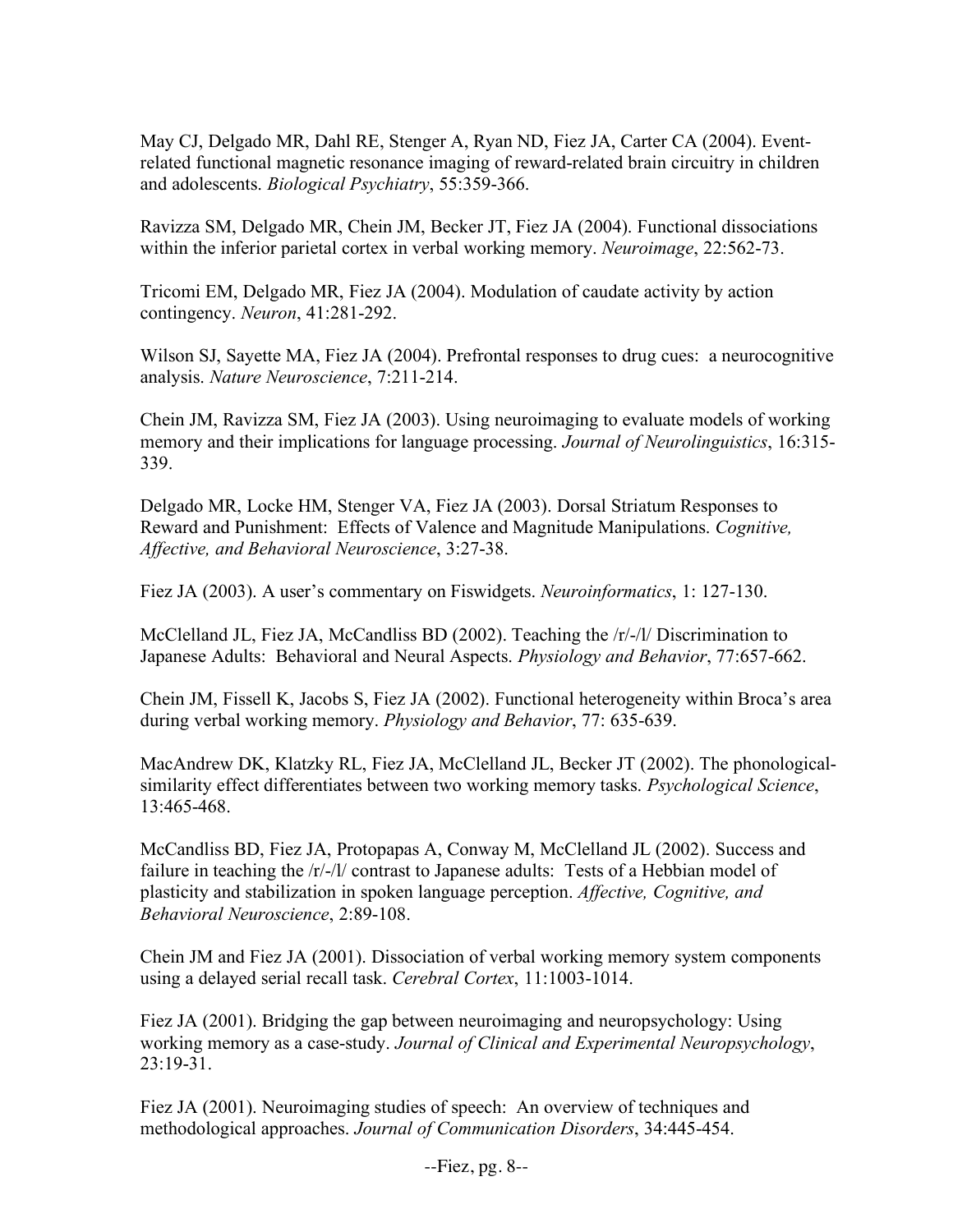Fiez JA (2001). Reading, neural basis of. In: *International Encyclopedia of the Social and Behavioral Sciences* (Smelser NJ, Baltes PB, eds.). New York: Pergamon, Oxford, 12791- 12796.

Roskies AL, Fiez JA, Balota DA, Raichle ME, Petersen SE (2001). Task-dependent modulation of regions in the left inferior frontal cortex during semantic processing. *Journal of Cognitive Neuroscience*, 13:829-843.

Delgado MR, Fissell K, Nystrom LE, Noll DC, Fiez JA (2000). Tracking the hemodynamic responses to reward and punishment in the striatum. *Journal of Neurophysiology*, 84:3072- 3077.

Fiez JA (2000). News and views. Sound and meaning: how native language affects reading strategies. *Nature Neuroscience*, 3:3-5.

Fiez JA, Damasio H, Grabowski TJ (2000). Lesion segmentation and manual warping to a reference brain: Intra- and interobserver reliability. *Human Brain Mapping*, 9:192-211.

Rosen H, Petersen SE, Linenweber MR, Snyder AZ, White DA, Chapman L, Dromerick WA, Fiez JA, Corbetta M (2000). Neural correlates of recovery from aphasia after damage to left inferior frontal cortex. *Neurology*, 55:1883-1894.

Sandak, R Fiez JA (2000). Stuttering: A view from neuroimaging. *Lancet*, 356:445-446.

Becker JT, MacAndrew DK, Fiez JA (1999). A comment on the functional localization of the phonological storage subsystem of working memory. *Brain and Cognition*, 41:27-38.

Fiez JA, Balota DA, Raichle ME, Petersen SE (1999). Effects of lexicality, frequency, and spelling-to-sound consistency on the functional anatomy of reading. *Neuron*, 24:205-218.

Ivry RB, Fiez JA (1999). Cerebellar contributions to cognition and imagery. In: *The New Cognitive Neurosciences* (Gazzaniga MS, ed). Cambridge, MA: The MIT Press, 999-1011.

McClelland JL, Thomas A, McCandliss BD, Fiez JA (1999). Understanding failures of learning: Hebbian learning, competition for representational space, and some preliminary experimental data. In: *Cognitive Disorders: The Neurocomputational Perspective* (Reggia J, Ruppin E, Glanzman D, eds). Oxford: Elsevier, 75-80. (Also appeared as: Progress in Brain Research, 121:75-80.

Desmond JE, Fiez JA (1998). Neuroimaging studies of the cerebellum: Language, learning, and memory. *Trends in Cognitive Science*, 2: 355-361.

Fiez JA, Petersen SE (1998). Neuroimaging studies of word reading. *Proceedings of the National Academy of Sciences, USA*, 95:914-921.

Petersen SE, van Mier H, Fiez JA, Raichle ME (1998). The effects of practice on the functional anatomy of task performance. *Proceedings of the National Academy of Sciences,*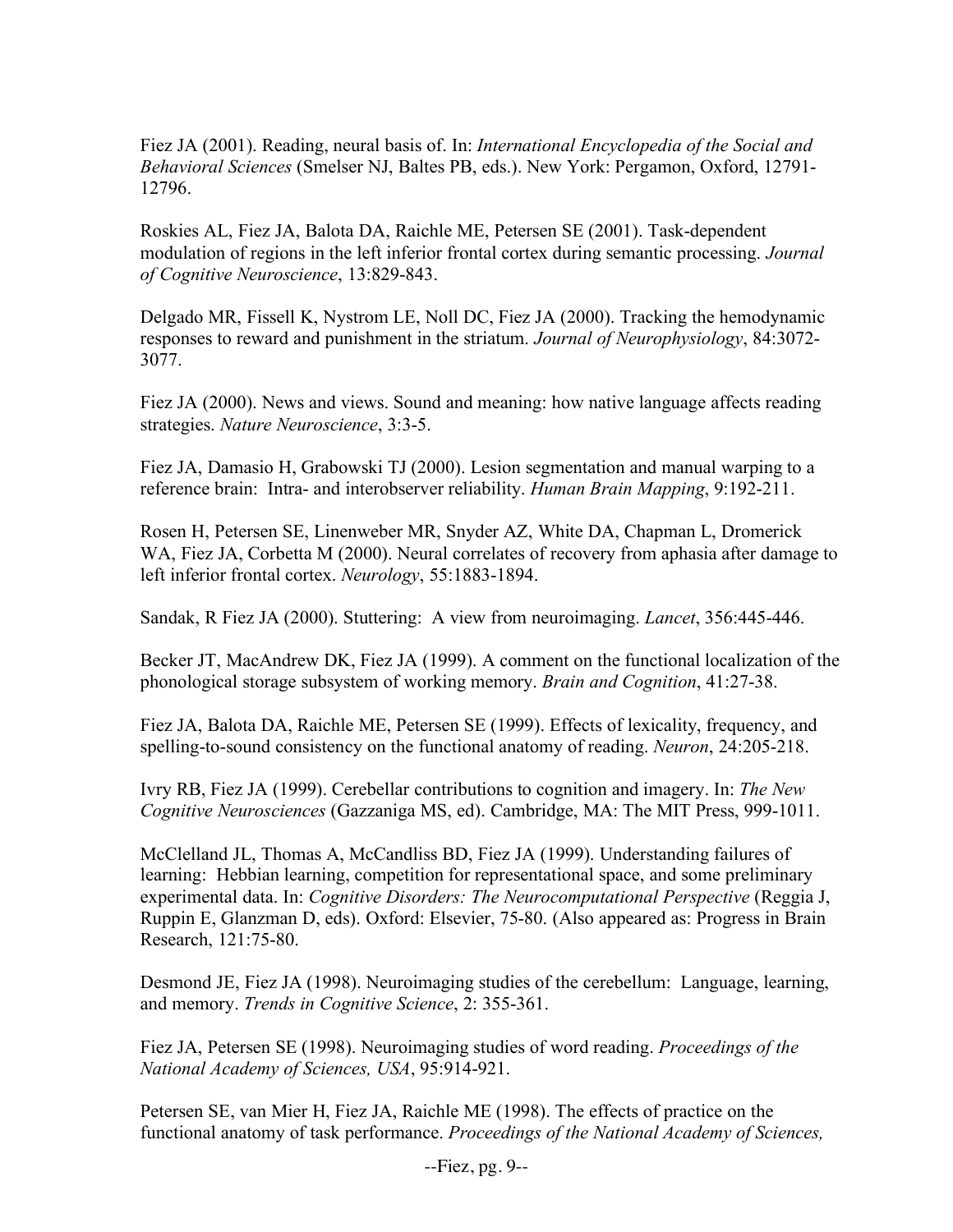*USA*, 95:853-860.

Fiez, JA (1997). Phonology, semantics, and the role of the left inferior prefrontal cortex. *Human Brain Mapping*, 5:79-83.

Fiez JA (1997). Neuroimaging approaches to studying reading. In: *Functional Brain Imaging: Society for Neuroscience Short Course*. Washington, D.C.: Society for Neuroscience.

Fiez JA, Raichle ME (1997). Linguistic processing. In: *The Cerebellum and Cognition*  (Schmahmann J, ed). San Diego, CA: Academic Press, 233-254. (Also appeared as: The International Review of Neurobiology, Vol. 41).

Fiez JA, Tranel D (1997). Standardized stimuli and procedures for investigating the retrieval of lexical and conceptual knowledge for actions. *Memory & Cognition*, 25:543-569.

Shulman GL, Corbetta M, Buckner RL, Raichle ME, Fiez JA, Miezin FM, Petersen SE (1997). Top-down modulation of early sensory cortex. *Cerebral Cortex*, 7:193-206.

Shulman GL, Corbetta M, Buckner RL, Fiez JA, Miezin FM, Raichle ME, Petersen SE (1997). Common blood flow changes across visual tasks: I. Increases in subcortical structures and the cerebellum but not in nonvisual cortex. *Journal of Cognitive Neuroscience*, 9:624-647.

Shulman GL, Corbetta M, Fiez JA, Bucker RL, Miezin FM, Raichle ME, Petersen SE (1997). Searching for activations that generalize over tasks. *Human Brain Mapping*, 5:317- 322.

Shulman GL, Fiez JA, Corbetta M, Buckner RL, Miezin FM, Raichle ME, Petersen SE (1997). Common blood flow changes across visual tasks: II. Decreases in cerebral cortex. *Journal of Cognitive Neuroscience*, 9:648-663.

Demonet JF, Fiez JA, Paulesu E, Petersen SE, Zatorre RJ (1996). PET studies of phonological processing: A critical reply to Poeppel. *Brain and Language*, 55:352-379.

Fiez JA (1996). Cerebellar contributions to cognition. *Neuron*, 16:13-15.

Fiez JA, Raichle ME, Balota DA, Tallal P, Petersen SE (1996). PET activation of posterior temporal regions during auditory word presentation and verb generation. *Cerebral Cortex*,  $6:1-10.$ 

Fiez JA, Raichle ME, Petersen SE (1996). Identification of two pathways used for verbal response selection. In: *Developmental Dyslexia: Neural, Cognitive, and Genetic Mechanisms* (Chase C, Rosen G, Sherman G, eds). Timonium, MD: York Press, pp. 227- 258.

Fiez JA, Raife EA, Balota DA, Schwarz JP, Raichle ME, Petersen SE (1996). A positron emission tomography study of the short-term maintenance of verbal information. *The Journal*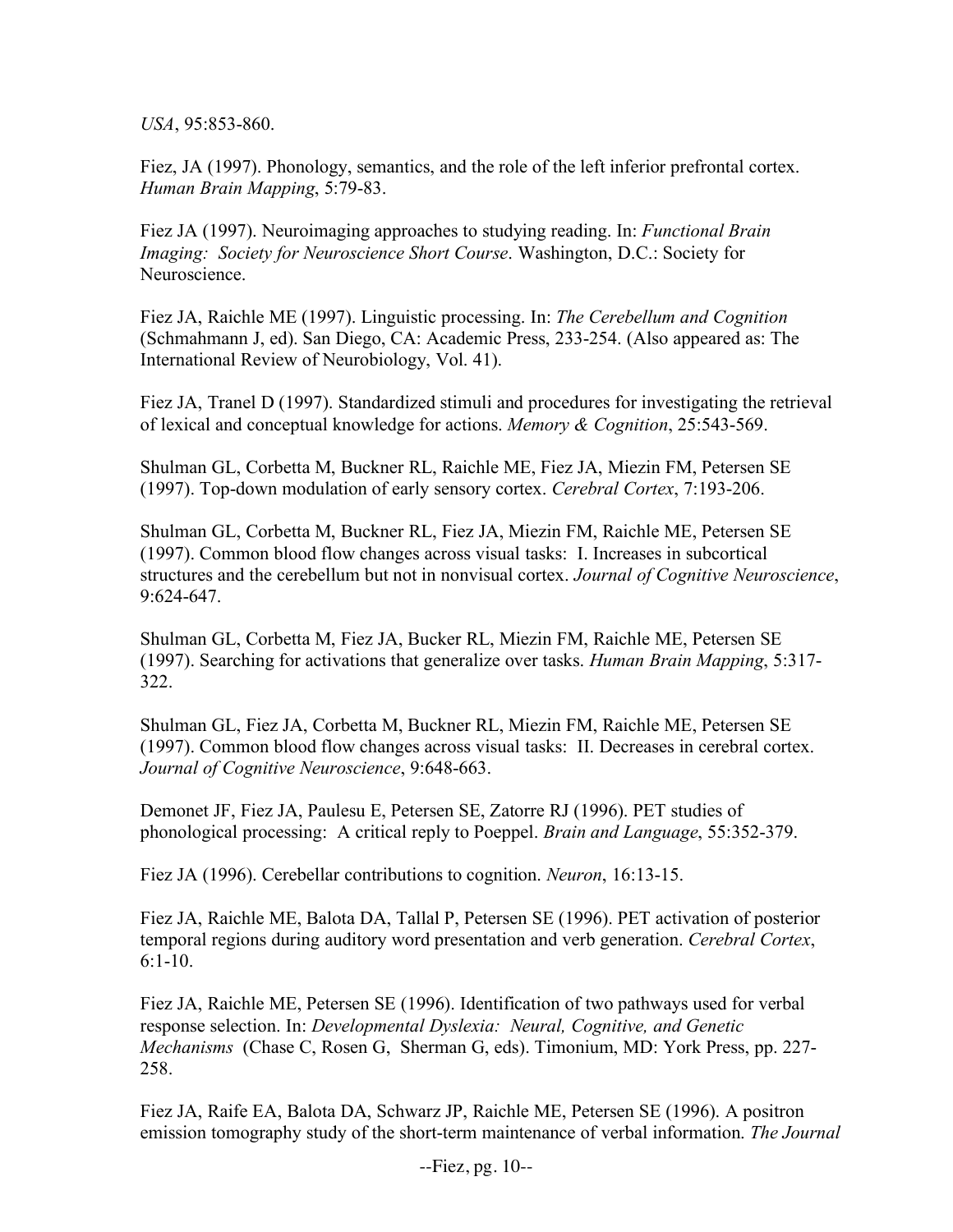*of Neuroscience*, 16:808-822.

Fiez JA, Tallal P, Raichle ME, Miezin FM, Katz WF, Petersen SE (1995). PET studies of auditory and phonological processing: Effects of stimulus characteristics and task demands. *Journal of Cognitive Neuroscience*, 7:357-375.

Raichle ME, Fiez JA, Videen TO, MacLeod AK, Pardo JV, Fox PT, Petersen SE (1994). Practice-related changes in human brain functional anatomy during nonmotor learning. *Cerebral Cortex*, 4:8-26.

Fiez JA, Petersen SE (1993). PET as part of an interdisciplinary approach to understanding processes involved in reading. *Psychological Science*, 4:287-293.

Petersen SE, Fiez JA (1993). The processing of single words studied with positron emission tomography. *Annual Review of Neuroscience*, 16:509-530.

Fiez JA, Petersen SE, Cheney MK, Raichle ME (1992). Impaired non-motor learning and error detection associated with cerebellar damage: A single-case study. *Brain*, 115:155-178.

Fiez JA (1992). *Functional anatomy of lexical processing: PET activation and performance studies.* Ann Arbor, MI: Ph.D. Dissertation, University Microfilms, Inc.

Petersen SE, Fiez JA, Corbetta M (1992). Neuroimaging. *Current Opinion in Neurobiology*, 2:217-222.

# **MANUSCRIPTS IN REVIEW/REVISION**

Boring MJ, Silson EJ, Ward MJ, Fiez JA, Richardson RM, Baker CI, Ghuman AS. Multiple adjoining word and face-selective regions in ventral temporal cortex exhibit distinct dynamics. Accepted pending minor revisions.

Chrabaszcz A, Wang D, Lipski WJ, Bush A, Crammond DJ, Shaiman S, Dickey MW, Holt LL, Turner RS, Fiez JA, Richardson RM. Subthalamic nucleus and perisylvian cortical regions differentially encode lexicality during reading aloud. In invited re-revision for Journal of Neurolinguistics.

Tremel JJ, Fiez JA. The medial temporal lobe and striatal memory systems jointly contribute to rapid learning about deterministic decisions. In revision for *Neuroimage*.

# **RECENT CONFERENCE ABSTRACTS (2012-PRESENT)**

Duricy E, Durisko C, Fiez JA (2021). Damage to the left intraparietal sulcus does not consistently impair numeracy abilities. Annual meeting of the *Cognitive Neuroscience Society*, online.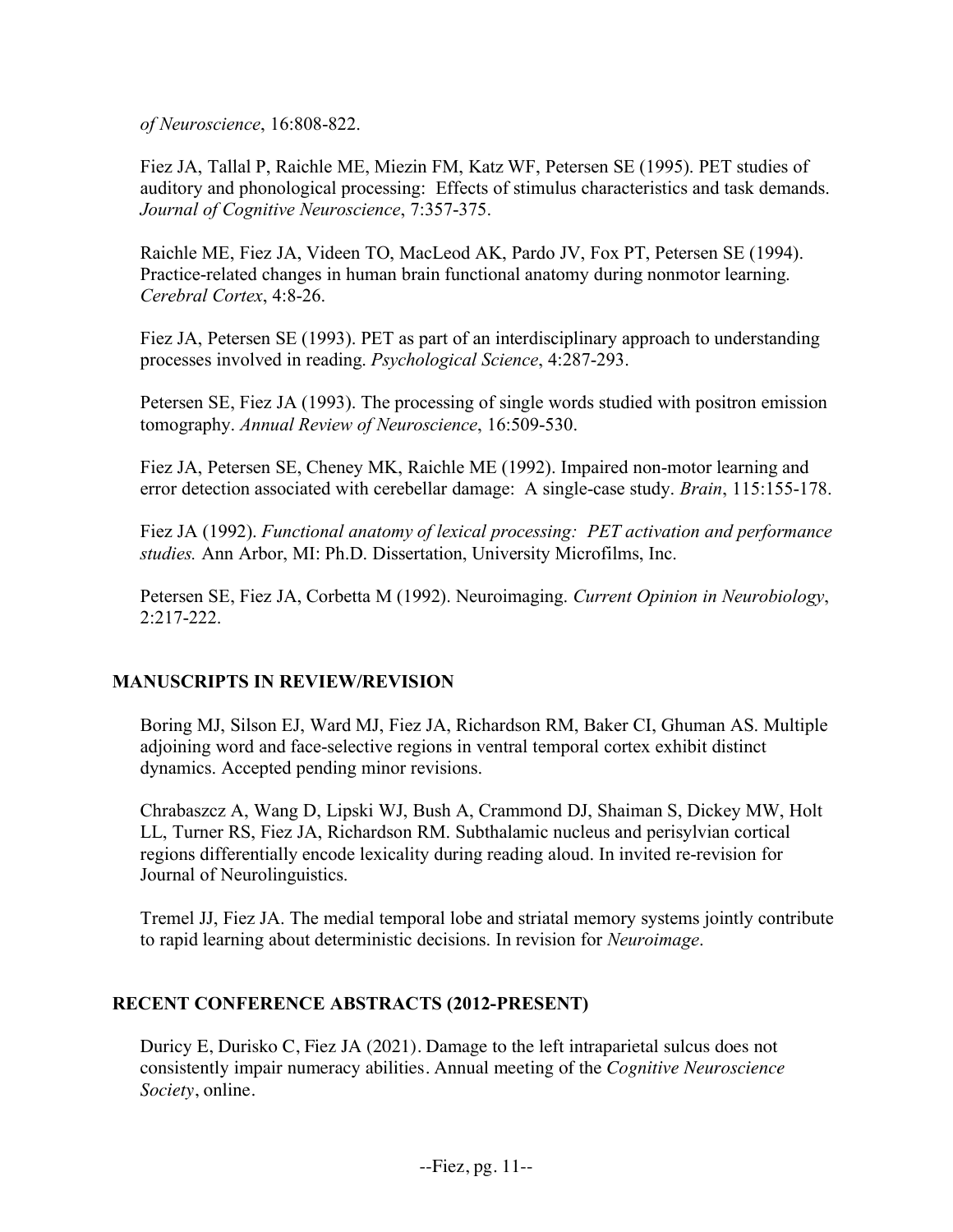Ren X, Liu R, Coutanche M, Fiez JA, Libertus M (2021). Numerical integration between the exact and approximate number systems: Evidence for task-dependence and its link to math abilities in adults. Annual *NSF Brain Initiative Meeting*, online.

Vogt KM, Smith CT, Ibinson JW, Fiez JA (2021). Whole brain connectivity changes with midazolam sedation during task performance and period gain: A functional MRI study in healthy young adults. Annual meeting of the *International Anesthesiology Research Society*, online.

Gebremedhen N, Durisko C, Duricy E, Ito K, Liew SL, Fiez JA (2020). Quality control of manual lesion tracing with automated segmentation approaches. *Society for the Neurobiology of Language*, online.

Gebremedhen N, Fraser C, Snow S, Durisko C, Berti L, Shixiiong J, Jacobs S, Fridriksson J, Fiez JA (2020). DeepMedic for automated lesion segmentation in chronic stroke. Annual meeting of the *Cognitive Neuroscience Society*. Boston, MA.

Koch GE, Durisko C, Liu R, Libertus ME, Fiez JA, Coutanche MA (2020). Neural representation of number across semantic, phonological, visual, and manual formats. Annual *NSF Brain Initiative Meeting*, Washington, DC.

Vogt KM, Ibinson JW, Mahajan AM, Aizenstein HJ, Fiez JA (2020). During acute intermittent pain, midazolam and ketamine distinctly alter functional connectivity between memory, pain, and fear response centers in the human brain. 15<sup>th</sup> *Annual Symposium on Advances in Pain Research*, sponsored by the National Institutes of Health. Washington, DC.

Vogt KM, Smith CT, Mahajan A, Ibinson JW, Fiez JA (2020). Neural correlates of memory formation during period acute pain with low-dose midazolam and ketamine: A randomized within-subject crossover functional MRI study in healthy young adult subjects. Annual meeting of the *International Anesthesiology Research Society*. San Francisco, CA.

Liu R, Koch G, Coutanche MN, Fiez JA, and Libertus M. (2019). Representing numerical information across different formats in the adult brain. Annual meeting of the *Mathematical Cognition and Learning Society*. Ottawa, Canada.

Koch GE, Liu R, Libertsu ME, Fiez JA, Coutanche MN (2019). Neural representations of number across semantic, phonological, visual, and manual formats. Annual meeting of the *Society for Neuroscience,* Chicago, IL.

Libertus E, Coutanche M, Fiez JA, Koch G, Liu R (2019). Neural integration of visual and semantic number knowledge in 4<sup>th</sup> graders and adults. Annual *NSF Brain Initiative Meeting*, Washington, DC.

Ruizhe L, Koch G, Coutanche M, Fiez JA, Libertus M (2019). Representing numerical information across different formats in the adult brain. Annual *Cognition and Learning Society Conference*, Montreal, CA.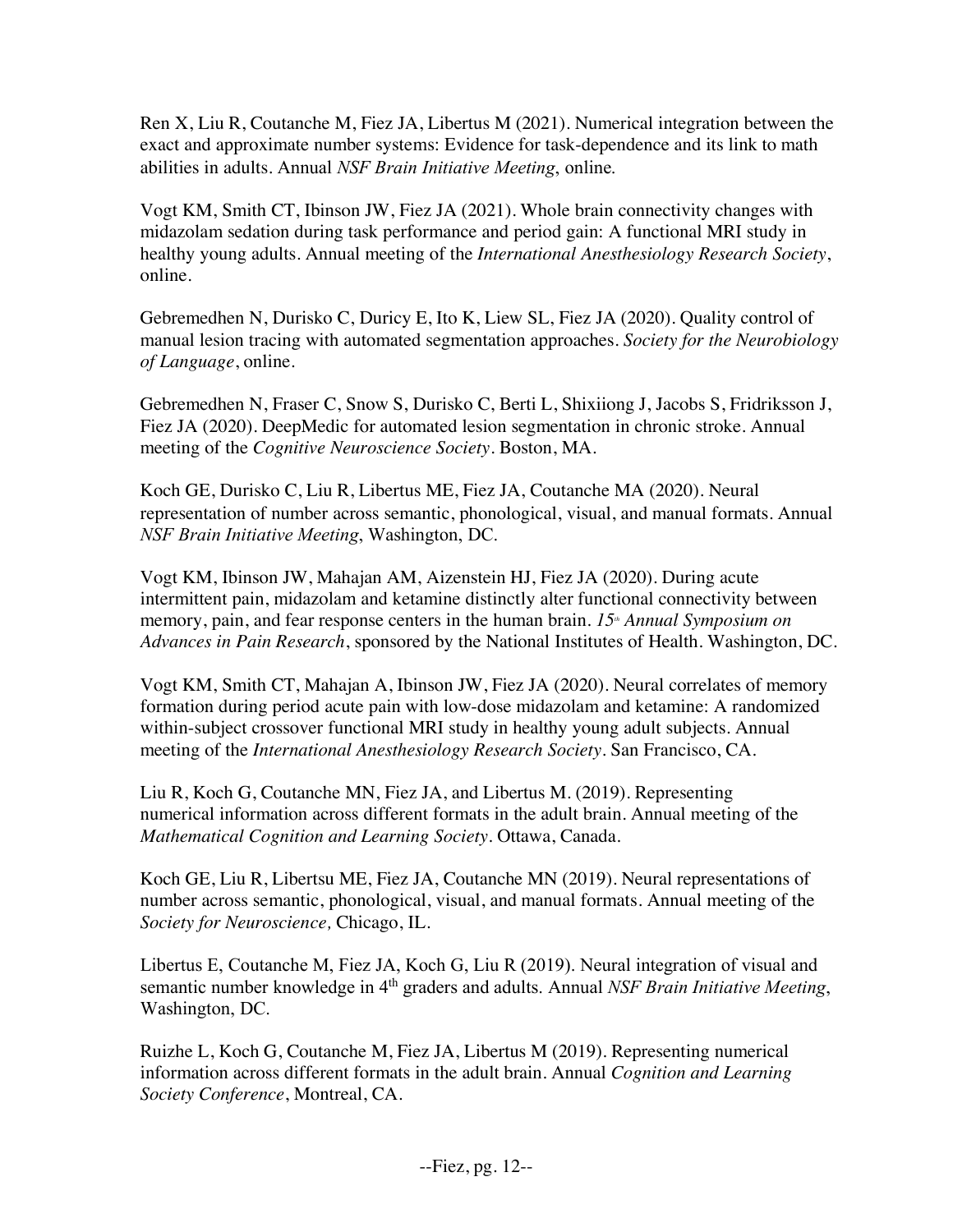Baalason D, Durisko C, Fiez JA (2018). A new resource for aphasia research: The Western Pennyslvania Patient Registry (WPPR) and the Remote Acquisition of Neuropsychological Data (RAND) System. Annual meeting of the *Academy of Aphasia*, Montreal, CA.

Chrabaszcz A Neurmann WJ, Stretcu O, Lipski WJ, Bush A, Dastolfo-Hromack C, Wang D, Crammond DJ, Shaiman S, Dickey MW, Holt LL, Turner RS, Fiez JA, Richardson M (2018). Coritcal and subcortical representations of consonant articulatory features. Annual meeting of the *Society for Neuroscience,* San Diego, CA.

Coutanche M, Fiez JA, Libertus M (2018). Neurobehavioral integration of visual and semantic number knowledge and its role for individual variation in math ability. Annual *NSF Brain Initiative Meeting*, Washington, DC.

Dastolfo-Hromack C, Alhourani A, Lipski WJ, Drammond DJ, Shaiman S, Dickey MW, Holt LL, Turner RS, Fiez JA, Richardson M (2018). Local field potentials in the human subthalamic nucleus predict scaling of speech production. Annual meeting of the *Society for Neuroscience,* San Diego, CA.

Ghuman AS, Li Y, Hirshorn EA, Richardson RM, Fiez JA (2018). Information processing dynamics in human category-sensitive ventral temporal cortex. Annual meeting of the *Organization for Human Brain Mapping*, Singapore.

Hirshorn EA, Carlos B, Durisko C, Perfetti C, Fiez JA, Coutanche MA (2018). Word inverstion sensitivity as a marker of word identification style and visual word form area lateralization. Annual meeting of the *Society for Neuroscience,* San Diego, CA.

Lipski WJ, Richardson M, Bush A, Wang D, Dastolfo-Hromack C, Chrabaszcz, Crammond DJ, Shaiman S, Turner RS, Fiez JA (2018). Neuronal firing in the subthalamic nucleus encodes chunks in speech sequences. Annual meeting of the *Society for Neuroscience,* San Diego, CA.

Martin M, Durisko C, Moore MW, Fiez JA (2018). Learning to Read a Second Orthography Recruits the Visual Word Form Area and a Broader Reading Network. Annual meeting of the *Society for the Neurobiology of Language*.

Vogt KM, Ibsinson JW, Speer LE, Smith CT, Reder LM, Fiez JA (2018). Modulation of human memory by midazolam and ketamine during painful stimulation. Annual meeting of the *Society for Neuroscience in Anesthesiology and Critical Care*. San Francisco, CA.

Wang D, Lipski WJ, Bush A, Dastolfo-Hromack, Chrabaszcz A, Crammond DJ, Shaiman S, Turner RS, Fiez JA, Richardson M (2018). Differential modulaton of neural activity in the ventral lateral nucleus of the thalamus during speech production. Annual meeting of the *Society for Neuroscience,* San Diego, CA.

Ward MJ, Boring MJ, Silson E, Richardson RM, Baker CI, Fiez JA, Ghuman AS (2018). Anterior fusiform naming area: a patch at the anterior tip of the fusiform causally linked to reading and language. Annual meeting of the *Vision Sciences Society*, St. Petersburg, FL.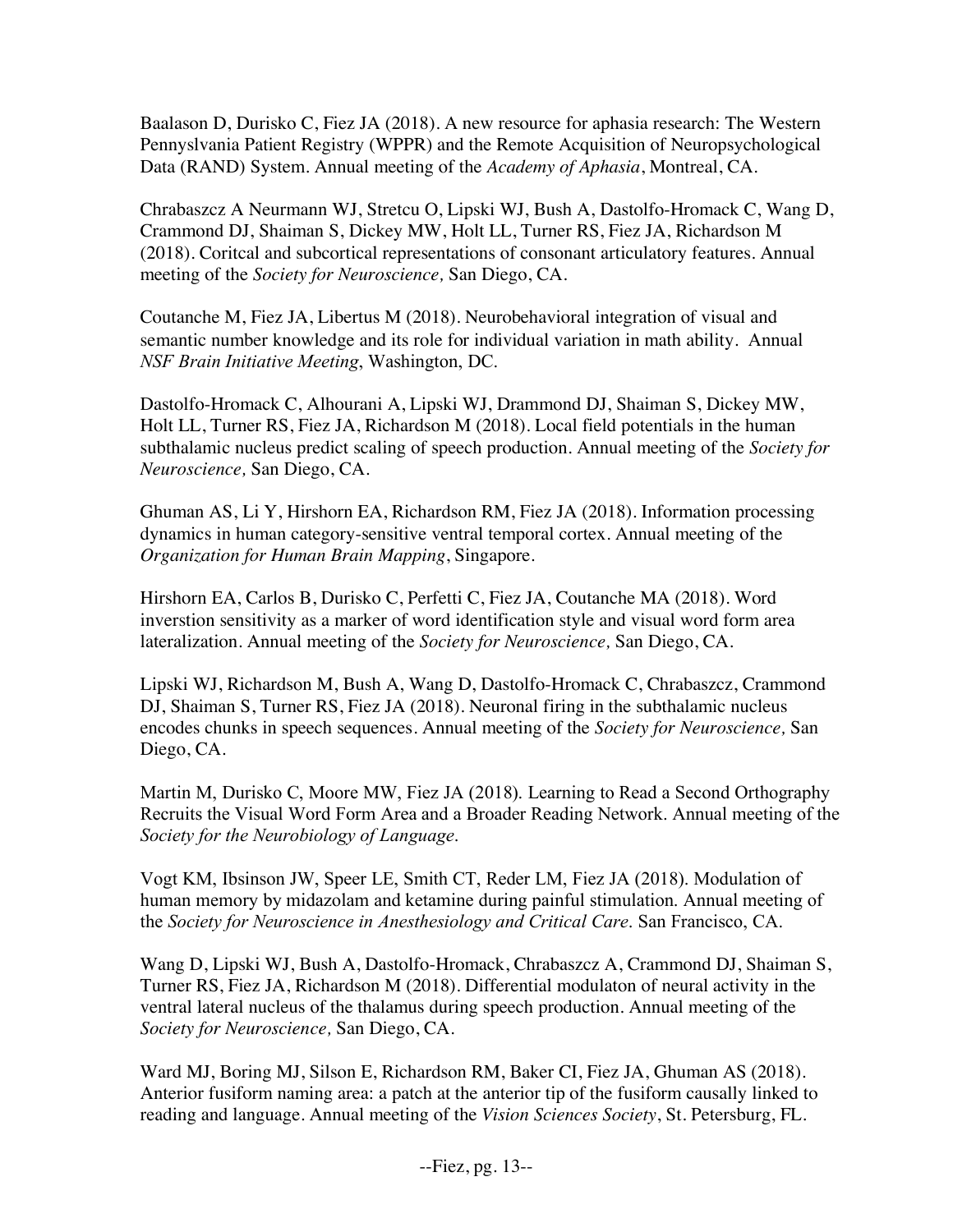Boring M, Ward MJ, Lipski WJ, Richardson RM, Fiez JA, Ghuman AS (2017). Functional connectivity dynamics of the left midfusiform gyrus during single, printed word presentation. Annual meeting of the *Vision Sciences Society*, St. Petersburg, FL.

Lipski WJ, Alhourani A, Prinia T, Jones PW, Dastolfo-Hromack C, Helous LB, Crammond DJ, Shaiman S, Dickey MW, Holt LL, Litman D, Turner RS, Fiez JA, Richardson RM (2017). Speech encoding in the human subthalamic nucleus. Annual meeting of the *Society for Neuroscience,* Washington, DC.

Adebiyi O, Durisko C, McCue M, Doyle PJ, Dickey MW, Fiez JA (2016). Remote acquisition of neuropsychological data through the use of a collaborative videoconferencing system. Annual meeting of the *Cognitive Neuroscience Society*. New York, NY.

Ghuman AS, Li Y, Hirshorn EA, Fiez JA, Richardson RM (2016). Information processing dynamics in human category-selective fusiform gyrus. Annual meeting of the *Vision Sciences Society*. St. Pete Beach, FL.

Hirshorn EA, Durisko C, Colarusso J, Simcox T, Fiez JA (2016). Stealth readers: Distinct reading profile of individuals with word inversion sensitivity. Annual meeting of the *Society for the Scientific Study of Reading*, Porto, Portugal.

Martin LM, Durisko C, Moore MW, Fiez JA (2016). Reading an artificial orthography results in left visual word form area activation. Annual meeting of the *Cognitive Neuroscience Society*. New York, NY.

Tremel JJ, Wheeler ME, Laurent PA, Wolk DA, Fiez JA (2016). Neural signatures of experience-based improvements in decision making. Annual meeting of the *Cognitive Neuroscience Society*. New York, NY.

Vogt KM, Ibinson JW, Tremel J, Popov V, Reder LM, Fiez JA (2016). Variability in the effect of experimental pain on long-term memory during sedation with dexmedetomidine and midazolam. Annual meeting of the *American Society of Anesthesiologists*, Chicago, IL.

Vogt KM, Ibinson JW, Tremel J, Reder LM, Fiez JA (2016). Acute experimental pain affects long-term memory of auditory cues presented during sedation with dexmedetomidine and midazolam. Annual meeting of the *International Anesthesia Research Society*, San Francisco, CA.

Vogt KM, Ibinson JW, Tremel J, Reder LM, Fiez JA (2016). Modulation of long-term auditory memory by acute pain, including during sedation with dexmedetomidine and midazolam. Annual meeting of the *Association of University Anesthesiologists*, San Francisco, CA.

Alvarez TA, Fiez JA (2015). Phonological recoding and orthographic learning: Testing the self-teaching hypothesis in young adults. Annual meeting of the *Society for the Scientific Study of Reading*, The Big Island, Hawaii.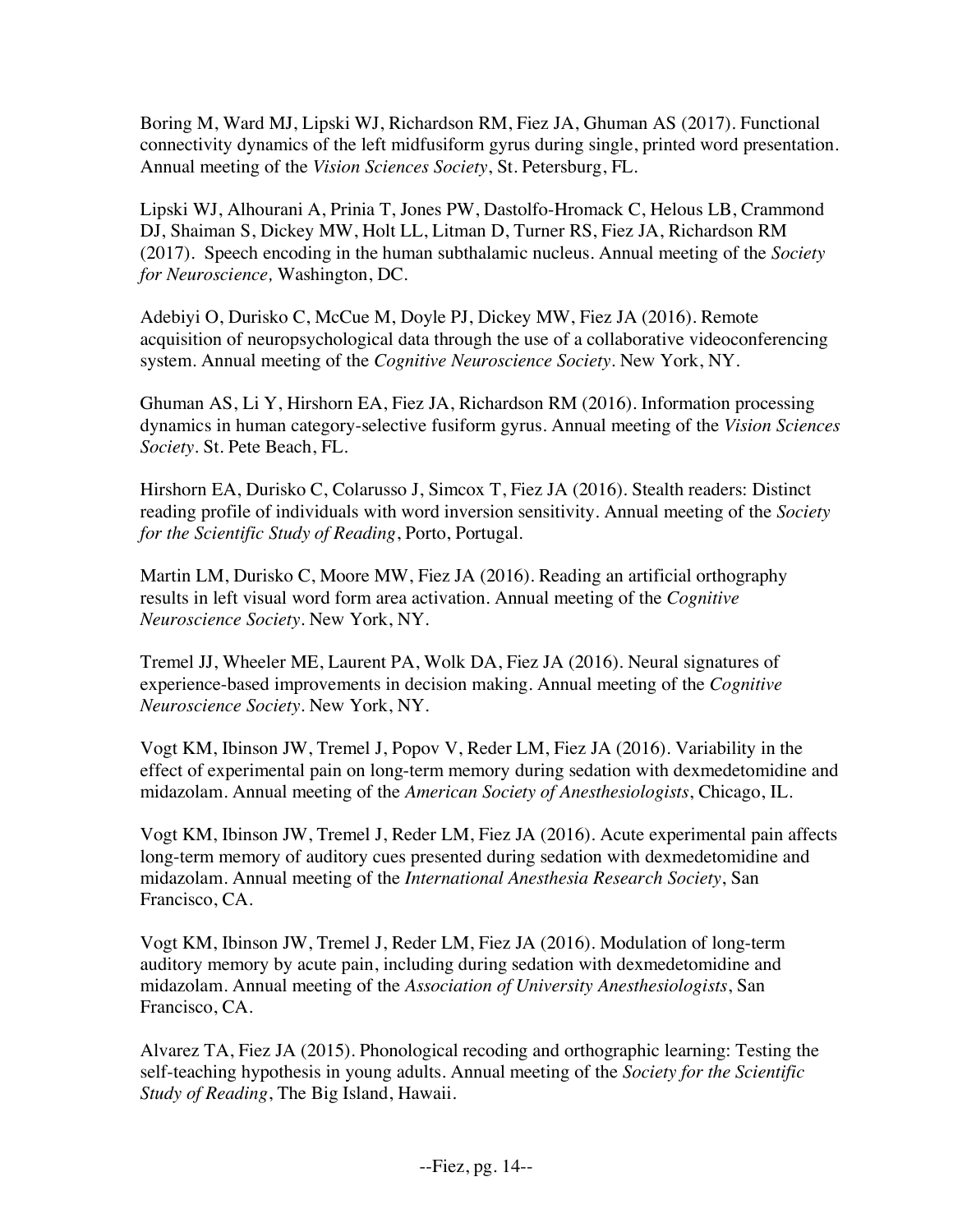Fiez JA (2015). Contributions of the cerebellum to reading development. Symposium on Cerebellar contributions to learning and cognition. Annual meeting of the *Cognitive Neuroscience Society*. San Francisco, CA.

Hirshorn EA, Durisko C, Moore M, Perfetti CA, Fiez JA (2015). Effects of mapping principle on the learning trajectory of two artificial orthographies. Symposium: Using dynamic learning studies to probe interactions between reading and lexical learning – Part 2. Annual meeting of the *Society for the Scientific Study of Reading*, The Big Island, Hawaii.

Liu AS, Schunn CD, Fiez JA, Libertus ME (2015). Symbolic Integration, Not Symbolic Estrangement, of Double-Digit Numbers. *Proceedings of the 37th Annual Conference of the Cognitive Science Society,* in press.

Lopresti C, Alvarez TA, Fiez JA (2014). Motor sequencing in the human cerebellum: How movement predictor and effector influence activity. Annual meeting of the *Society for Neuroscience*, Washington, DC.

Tremel JJ, Laurent PA, Wolk DA, Wheeler ME, Fiez JA (2014) Modulation of declarative memory efficacy affects neither learning rate nor the role of reinforcement learning systems in deterministic, feedback-based decision-making. Annual meeting of the *Society for Neuroscience*, Washington, DC.

Tremel JJ, Laurent PA, Wolk DA, Wheeler ME, Fiez JA (2014) Modulation of declarative memory efficacy affects neither learning rate nor the role of reinforcement learning systems in deterministic, feedback-based decision-making. Annual meeting of the *Society for Neuroscience*, Washington, DC.

Yang Y, Dickey MW, Fiez J, Murphy B, Mitchell T, Collinger J, Tyler-Kabara E, Boninger M, Wang W (2014). Concept encoding in individual neurons in motor cortex. Annual meeting of the *Society for the Neurobiology of Language*, Washington, DC.

Hirshorn E, Wrencher A, Schwartz R, Durisko C, Moore M, Fiez J (2013). Using artificial orthographies to study the neural correlates and fusiform laterality of writing systems with different grain sizes. Annual meeting of the *Society for the Neurobiology of Language*, San Diego, CA.

Moore M, Durisko C, Chen D, Brendel P, Hirshorn E, Fiez (2013). Reading houses : A house-based orthography elicits left fusiform activation. Annual meeting of the *Society for the Neurobiology of Language*, San Diego, CA.

Simcox T, Ben-Yehuda G, Perfetti C, Fiez J (2013). Word inversion reveals native language influences on lexical organization in a second language. Annual meeting of the *Society for the Neurobiology of Language*, San Diego, CA.

Simcox T, Ben-Yehuda G, Perfetti C, Fiez J (2013). Word inversion reveals native language influences on lexical organization in a second language. Annual meeting of the *Society for the Neurobiology of Language*, San Diego, CA.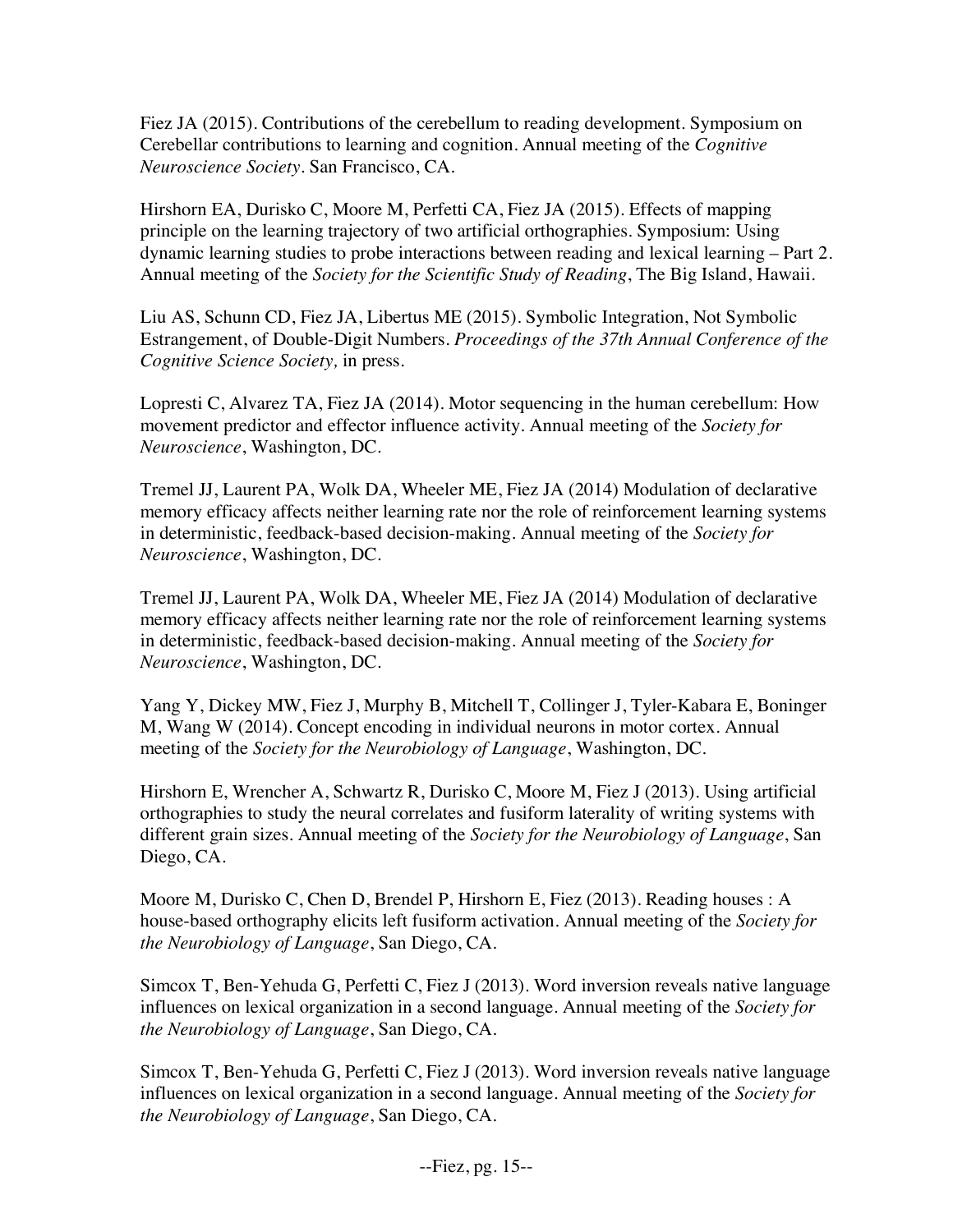Collins E, Moore M, Durisko C, Fiez J (2013). Building a better network : artificial orthographies and the serial decoding scaffold. Annual meeting of the *Society for the Neurobiology of Language*, San Diego, CA.

Lim S-J, Fiez JA, Holt LL (2013). Investigating the role of speech-selective regions during videogame-based non-speech sound category acquisition. Annual meeting of the *Society for the Neurobiology of Language*, San Diego, CA.

Moore MW, Fiez JA, Tompkins CA (2013). Differences between early-developing and latedeveloping phonemes: Implications for phonological deficits in SLI. Annual *Symposium on Research in Child Language Disorders*, Madison WI.

Lim S, Fiez JA, Wheeler ME, Holt LL (2013). Investigating the neural basis of video-gamebased category learning. Annual meeting of the *Cognitive Neuroscience Society*, Toronto, Canada.

Simcox, T, Fiez JA (2013). Collecting response times using Amazon Mechanical Turk and Adobe Flash. Annual meeting of the *American Psychological Society*, Washington, DC.

Lim S, Fiez JA, Holt LL. (2013). Context-dependent modulation of striatal systems during incidental auditory category learning. Annual meeting of the *Society for Neuroscience*, San Diego.

Alvarez TA, Lopresti C, Durisko C, Tremel J, Fiez JA (2013). The cerebellum and cognition: Investigating functional specialization within the cerebellum. Annual meeting of the *Society for Neuroscience*, San Diego.

Lopresti C, Alvarez TA, Durisko C, Tremel J, Fiez JA (2013). The cerebellum and phonological processing: Common activation across verbal working memory and rhyme judgment tasks. Annual meeting of the *Society for Neuroscience*, San Diego.

Hirshorn EA, Wrencher A, Cordier J, Moore MW, Fiez JA (2012). Developing an alphasyllabary writing system for English: Implications for decoding and the VWFA.. Annual meeting of the *Society for the Neurobiology of Language*, Donostia, Spain.

Kallai A, Schunn CS, Fiez JA (2012). Automaticity in processing numbers that were never presented: An fMRI study. Annual meeting of the *Cognitive Neuroscience Society*, Chicago IL.

# **INVITED CONFERENCE AND WORKSHOP PRESENTATIONS (2012-PRESENT)**

Fiez JA (2019, November). Session presentation for *Science 2019*, University of Pittburgh.

Fiez JA (2019, October). Keynote address at the *International Conference on Psycholinguistics in China*. Chengdu, China.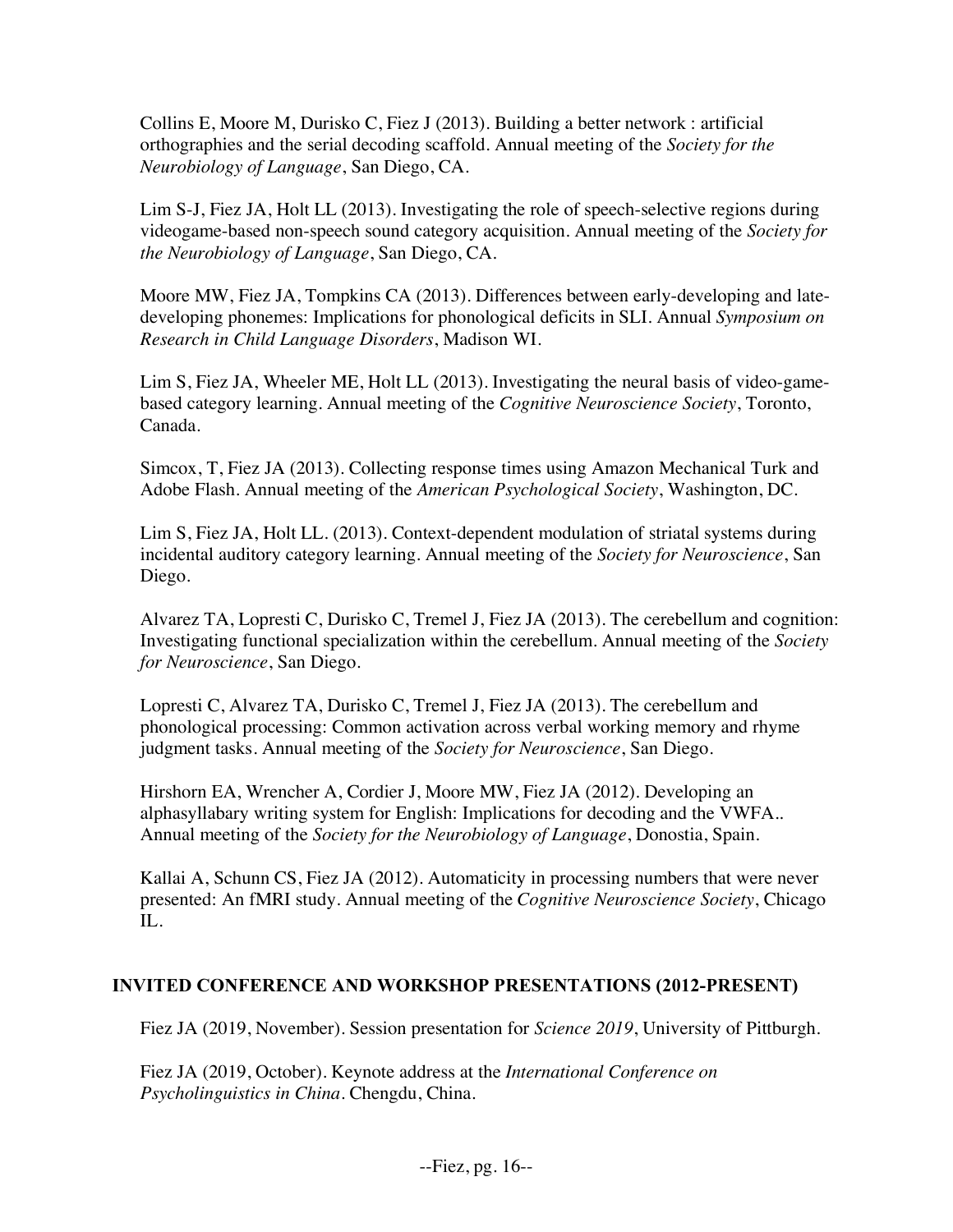Fiez JA (2018, June). Does L1 Chinese literacy affect L2 English reading? *International Workshop on Advanced Learning Sciences 2018*. Pittsburgh, PA.

Fiez JA (2018, September). The cerebellum and reading. *Parallel Distributed Processing and the emergence of an understanding mind*. *Symposium in honor of James L. McClelland.* Princeton, NJ.

Fiez JA (2018, August). How does your brain specialize itself for reading? Keynote address. Annual conference of the *Society for the Neurobiology of Language*. Quebec City, CA.

Fiez JA (2018, October). The cerebellum and language. Keynote address, Annual meeting of the *Academy of Aphasia*, Montreal, CA.

Fiez JA (2015, March). Contributions of the cerebellum to reading development. Symposium on Cerebellar contributions to learning and cognition. Annual meeting of the *Cognitive Neuroscience Society*. San Francisco, CA.

Fiez JA (2015, January). Modeling bilingual reading in artificial orthographies. Talk presented at the *Netherlands Institute for Advanced Study Workshop on Second Language Reading Across Languages and Writing Systems*, Wessenaar, The Netherlands.

Fiez JA (2014, November). Rewire. Talk presented at the *Unboxed Conference* sponsored by Leadership Pittsburgh, Farmington, PA.

Fiez (2014, November). *Perspectives on educational neuroscience*. Workshop sponsored by the *Society for Neuroscience*, Washington DC.

Fiez (2014, June). Educational neuroscience and reading. *Mini-Symposium on Educational Neuroscience*, Multimodal Neuroscience Training Program, Pittsburgh, PA.

Fiez (2012, May). Play, Attention, and Learning (PAL): How Does Play and Timing Shape the Development of Attention and Facilitate Classroom Learning? Workshop sponsored by the New York Academy of Sciences. New York, NY.

# **RECENT DEPARTMENTAL COLLOQUIA (2012-PRESENT)**

Core for Advanced Resonance Imaging, Baylor College of Medicine, January 2020 Center for Advances of Language Science, Beijing, China, October 2019 Center of Chinese Ministry of Education. Beijing, China, October 2019 Neurology Grand Rounds, University of Pittsburgh, February 2018 Huck Institutes Distinguished Lecturer, Penn State, April 2014 Neuroscience Program, University of Iowa, September 2013 Brain and Cognitive Sciences Department, MIT, October 2013 Temple Inst for Learning & Education Sciences, Temple University, October 2012 Department of Psychiatry, University of Pittsburgh, January 2012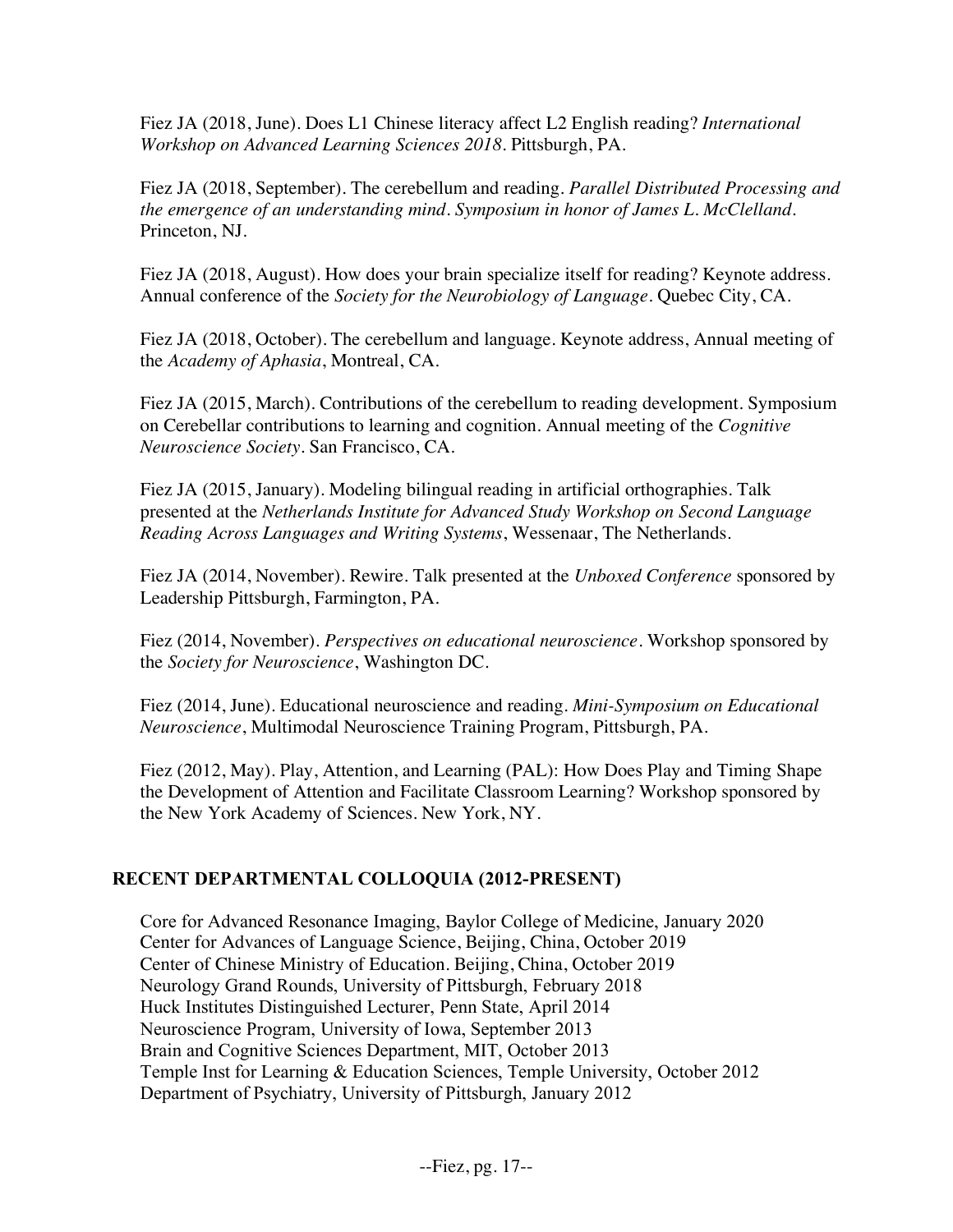### **PENDING GRANT SUBMISSIONS**

NIH T32 GM081760-01  $7/1/22 - 6/30/27$ Predoctoral Training Program in Behavioral Brain Research Total costs: \$1,558,575 Project title: Principal Investigator

### **ACTIVE RESEARCH PROJECTS**

NIH U01NS117836-01 9/17/20-6/30/25 Cortical-Basal Ganglia Speech Networks Total costs:\$1,195,991 Project title: Co-Investigator (PI: Richardson)

NIH R01 HD096738-01A 9/12/19-7/31/24 Investigating the role of the cerebellum in reading Total costs: \$3,453,356 Project role: Principal Investigator

NSF 1923129 9/1/19-8/31/22 Total costs: \$668,330 Studying the neural basis of numeracy using the lesion method Project role: Principal Investigator

NSF 1734735 9/1/17-11/30/20 NCS-FO: Neurobehavioral integration of visual and semantic number knowledge and its role for individual variation in the math ability of children and adults Total costs: \$982,661 Project role: Co-Principal Investigator (PI: Libertus)

NIH T32 GM081760-01  $7/1/07 - 6/30/22$ Predoctoral Training Program in Behavioral Brain Research Total costs: \$1,558,575 Project title: Principal Investigator

#### **PREVIOUSLY SPONSORED RESEARCH PROJECTS**

NIH U01NS098969 7/30/2016-5/31/2019 Subthalamic and corticosubthalamic coding of speech production Total costs: \$3,084,000 Subcontract to Fiez:  $\sim$  \$500,000 Project title: Co-Investigator (PI: Richardson)

NIH K18DC014577 5/01/2016-4/30/2018 Training in lesion-symptom mapping for speech-language research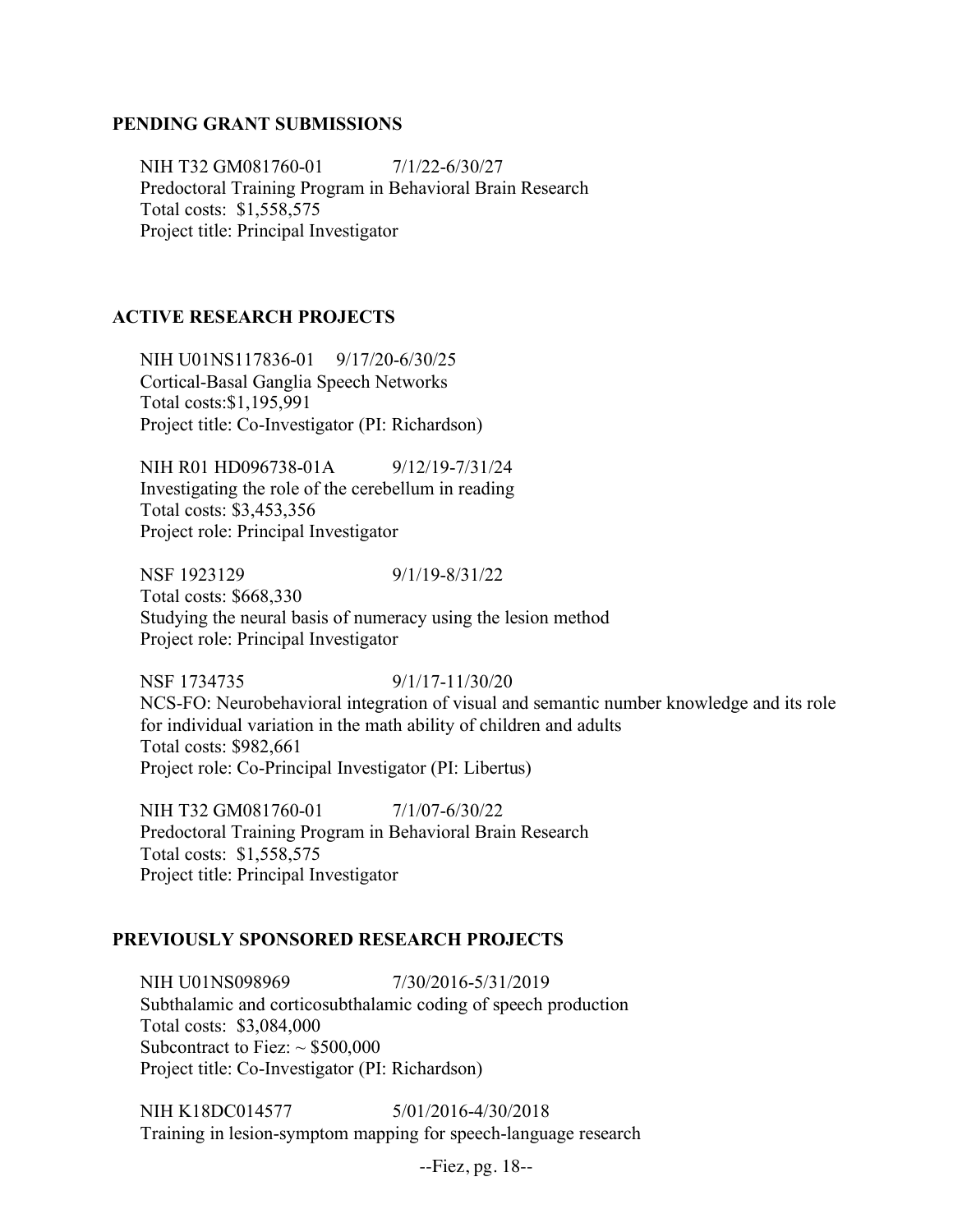Total costs: \$167,875 Project title: Principal Investigator

NIH R21MH106317 4/01/2015-3/31/17 Neural Substrates of Deterministic Decision Making Total costs: \$401,694 Project title: Principal Investigator

NIH R21DC013568A 7/01/14-6/30/16 Remote Neuropsychological Assessment: A Proof-of-Concept Test Total costs: \$423,500 Project title: Principal Investigator

NIH R01DC011520 04/01/12-3/31/16 Neural Basis of Verb-Argument Processing Total costs: \$1,288,000 Subcontract to Fiez: 5% annual effort Project title: Co-Investigator (PI: Dickey)

LRDC Internal Grants 7/1/14-6/30/16 The dangers of computation without quantitative meaning: Testing the case of symbolic estrangement Total costs: \$87,955 Subcontract to Fiez:  $\sim$  \$25,000 Project title: Co-Principal Investigator (PI: Libertus)

American Heart Association 1/01/14-12/31/16 Cyber-Enabled Neuropsychological Self-Assessment (CENSA) in Stroke Research Total costs: \$150,000 Project role: Principal Investigator

NIH R01HD060388 8/15/2009-7/31/2014 Reading and the Right Fusiform Total costs: \$1,545,000 Project role: Principal Investigator

NSF 1125719 9/01/2011-8/31/14 The Cerebellum and Language Total costs: \$593,228 Project role: Principal Investigator

LRDC Internal Grants 7/1/11-6/30/13 The Cerebellum and Language Total costs: \$88,209 Project title: Principal Investigator

NSF 0815945 8/15/09-7/31/11 Training in Arithmetical Fluency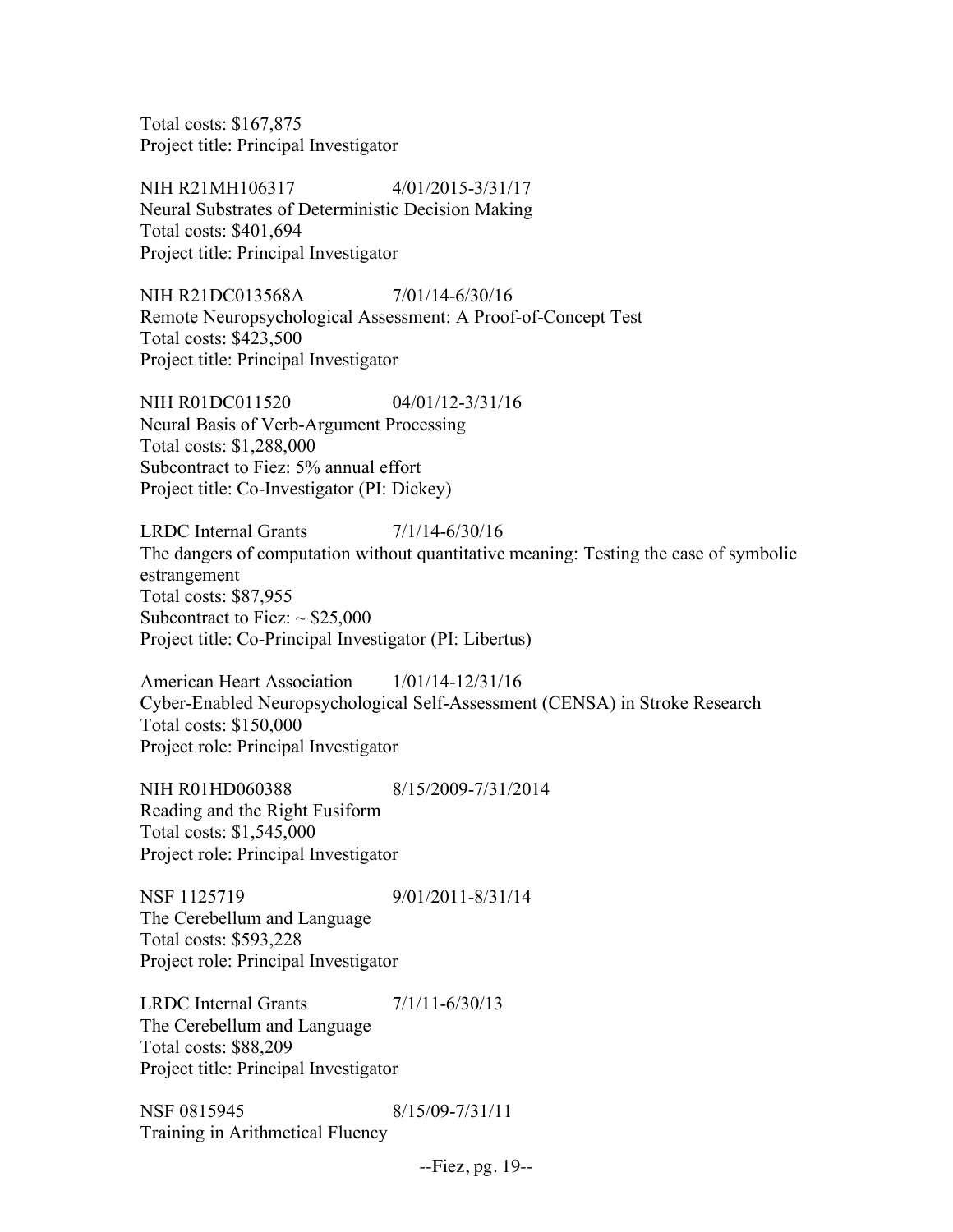Total costs: \$1,241,568 Project title: Principal Investigator

NSF/NIH Suppl Award SBE-0839229 7/1/09-6/30/10 Pittsburgh Science of Learning Center Total costs: \$200,000 Project title: Project Principal Investigator (Center PI: Koedinger)

NIH RO1MH59256 1/1/06-12/31/11 Articulatory/Phonological Processes in Working Memory Total costs: \$2,235,698 Project Title: Principal Investigator

NIH R01 DA018910 9/30/04-8/31/09 Pubertal Maturation and Drug Use Vulnerability Total costs: \$1,466,875 Subcontract to Fiez: 0.6 months of annual salary Project title: Co-investigator (PI: Dahl)

NIH R01 NS048178 7/15/05-5/31/09 FMRI in the Examination of Episodic Memory after TBI Subcontract to Fiez: 5% annual effort Project title: Co-investigator (PI: Ricker)

NIH R01 DA02463 1/1/06-12/31/08 Neural Bases of Executive Control in Addiction Total costs: \$800,000 Project title: Principal Investigator

James S. McDonnell Foundation 12/01/02-5/1/07 The Functional Neuroanatomy of Reading: Comparative Research Across Writing Systems and Levels of Expertise Total costs: \$446,796 Project Title: Principal Investigator

Pittsburgh Mind Body Center 1/1/07-12/31/07 Attentional bias, craving, and smoking-related cues: an fMRI investigation Project title: Co-Investigator (PI: Tindle)

Pittsburgh Science of Learning Center (NSF) 10/1/06-8/31/07 Training of arithmetical fluency Total costs: \$27,420 Project title: Principal Investigator

NIH P50 MH64445 6/01/02-5/30/07 Toward a Neurobiologically Constrained Framework for Modeling Human Cognition. Interactive Processes in Language: Sentence Processing Total center costs: \$9,733,932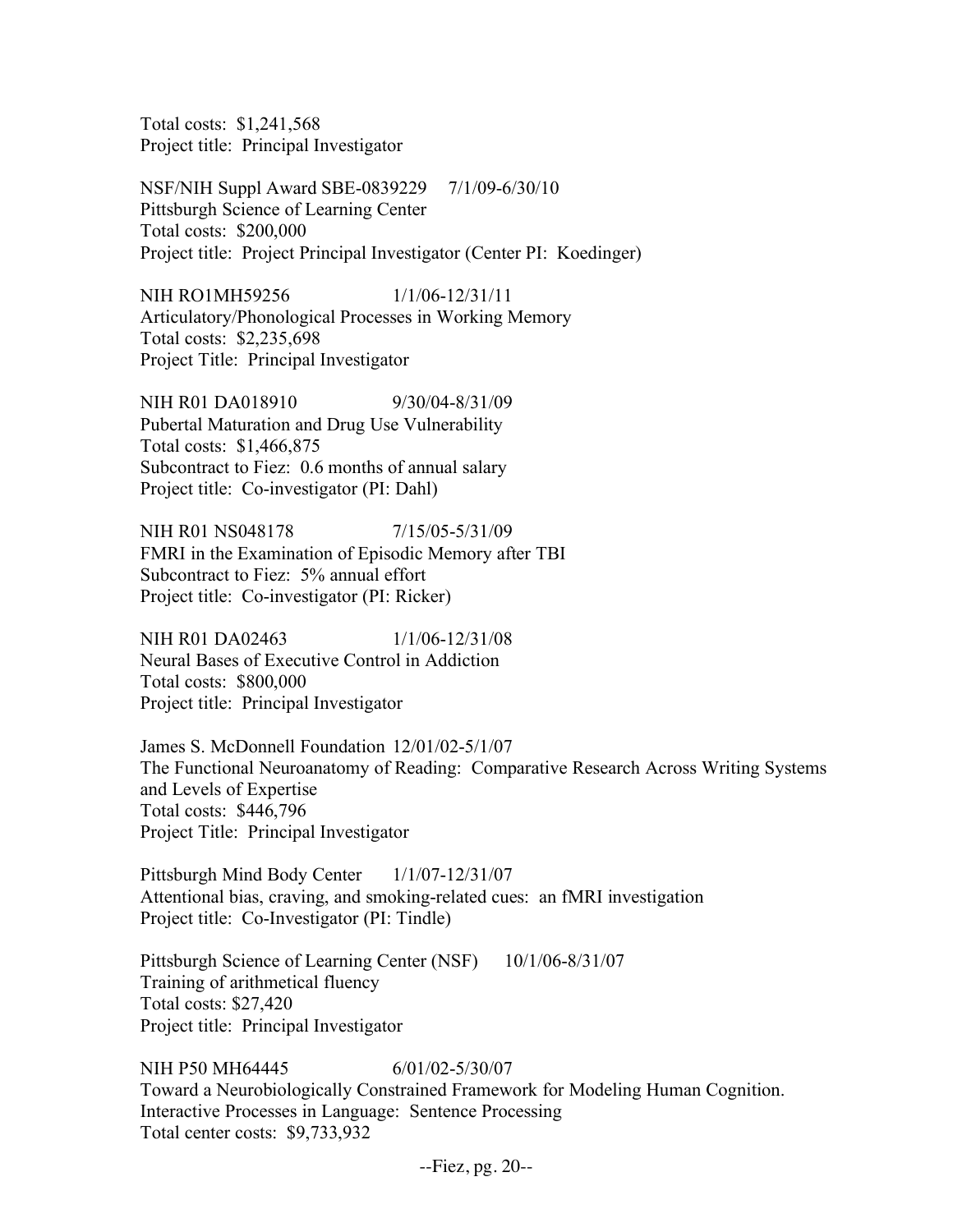Subcontract to Fiez: \$438,388 Project Title: Co-Investigator (Center PI: McClelland; Project PI: McDonald)

NIH RO1MH59256 7/1/00-6/30/06 Articulatory/Phonological Processes in Working Memory Total costs: \$1,469,319 Project Title: Principal Investigator

Pittsburgh Inst for Neurodegenerative Disorders 4/1/03-3/31/06 Functional Neuroimaging of Reward-related Processing in Parkinson's Disease Total costs: \$25,000 Project Title: Principal Investigator

NIH 1R01 NS044837-01 10/01/02-6/30/05 Participation of the Cerebellum in Problem Solving Total costs: \$772,000 Subcontract to Fiez: 0.6 months of annual salary support Project Title: Co-investigator (PI: Houk)

NIH RO1 DA14103 8/01/01-12/31/05 fMRI Studies of the Neural Basis of Reward Processing Total costs: \$879,042 Project Title: Principal Investigator

Alfred P. Sloan Foundation 9/16/99-9/15/01 Alfred P. Sloan Research Fellowship Total costs: \$35,000 Project Title: Principal Investigator

NSF SBR 9873465 10/1/98-9/30/01 Computational Models and Coordinated Neuroimaging of Learning and Cognitive Function Total costs: \$1,200,000 Project title: Co-Principal Investigator (PI: Schneider)

NSF IRI-9720350 10/1/97-9/30/00 The Biological Basis of Incremental Learning Total costs: \$775,000 total award Subcontract to Fiez: \$24,294 Project Title: Co-Principal Investigator (PI: Touretzky)

NSF IRI-9720348 10/1/97-5/31/00 Intervention Strategies that Promote Learning: Their Basis and Use in Enhancing Literacy Total costs: \$998,161 Subcontract to Fiez: \$212,189 Project Title: Co-Principal Investigator (PI: McClelland)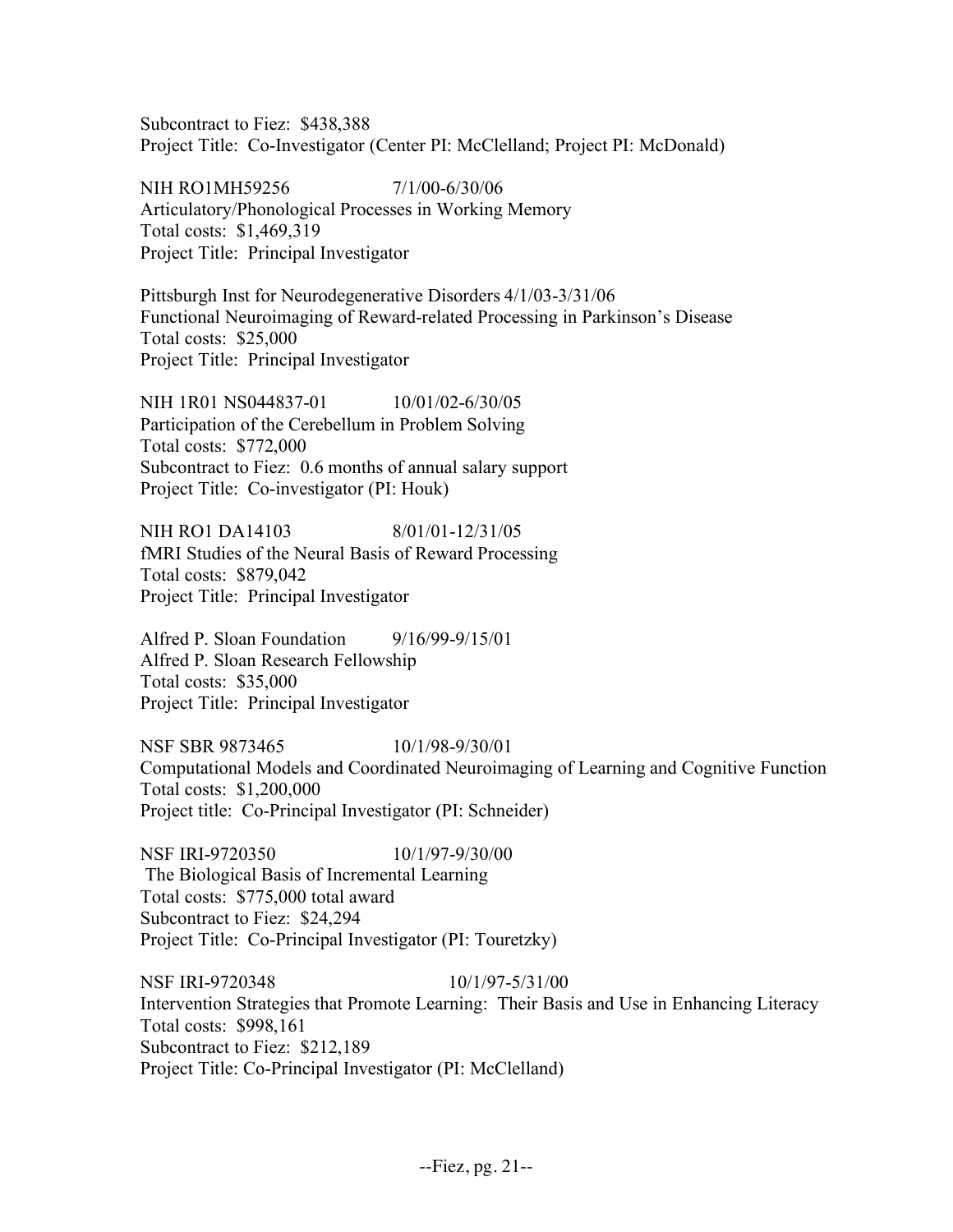### **PROFESSIONAL SERVICE**

Member of the Editorial Board for:

*Cerebral Cortex, Cerebellum, Journal of Neurolinguistics, Open Mind*

Ad hoc manuscript reviewer (5-10 papers per year) for:

*Brain, Brain and Language, Current Biology, Journal of Cognitive Neuroscience, Journal of Neuroscience, Neuroimage, Neuropsychologia, Proceedings of the National Academy of Sciences, USA*

 Member of the NIH Cognitive Neuroscience Study Section (June 2005-July 2009) Member of the NIH Language and Communication Study Section (October 2011-June 2014) Chair of the NIH Language and Communication Study Section (October 2014 – June 2016)

 Ad hoc grant reviewer for the National Science Foundation, National Institutes of Health Abstract reviewer, Neurobiology of Language Conference (2013, 2014, 2017)

### **UNIVERSITY AND DEPARTMENTAL SERVICE**

#### Active service:

Co-Director, BRIDGE Center (2020-present) Chair, Steering Committee for the BRIDGE Center (2018-2020) Chair, Dept. of Psychology (2016-present) Member, Dietrich School Diversity Committee (216-present) Member, University Research Council (2012-present) Co-Director, Western Pennsylvania Patient Registry (2008-present) Co-Director, Behavioral Brain Research Training Program (2007-present) Member, CNBC Executive Committee (1997-present)

Major past service:

Co-Manager, Neuroscience Imaging Center (2010-2019) Member, Search Committee for the Vice-Chancellor for Research (2016-2017) Member, CNUP Training Grant Steering Committee (2003-2016) Member, Psychology Executive Committee (2002-2016) Director of Graduate Studies and Chair, Graduate Education Committee (2009-2016) Director, Hot Metal Bridge Fellowship Program in Psychology (2010-2015) Member, Psychology Faculty Development Committee (2003-2007) Chair, Cognitive Program in Psychology (2004-2006) Chair, LRDC Strategic Planning Committees (2008-9, 2014) Chair, LRDC Diversity Committee (2009-2011) Member, LRDC Executive Committee (2003-2007) Member, Provost's LRDC Search Committee (2007-2008) Member, BIRC Management Committee (2002-2010)

# **COURSES TAUGHT**

Undergraduate courses: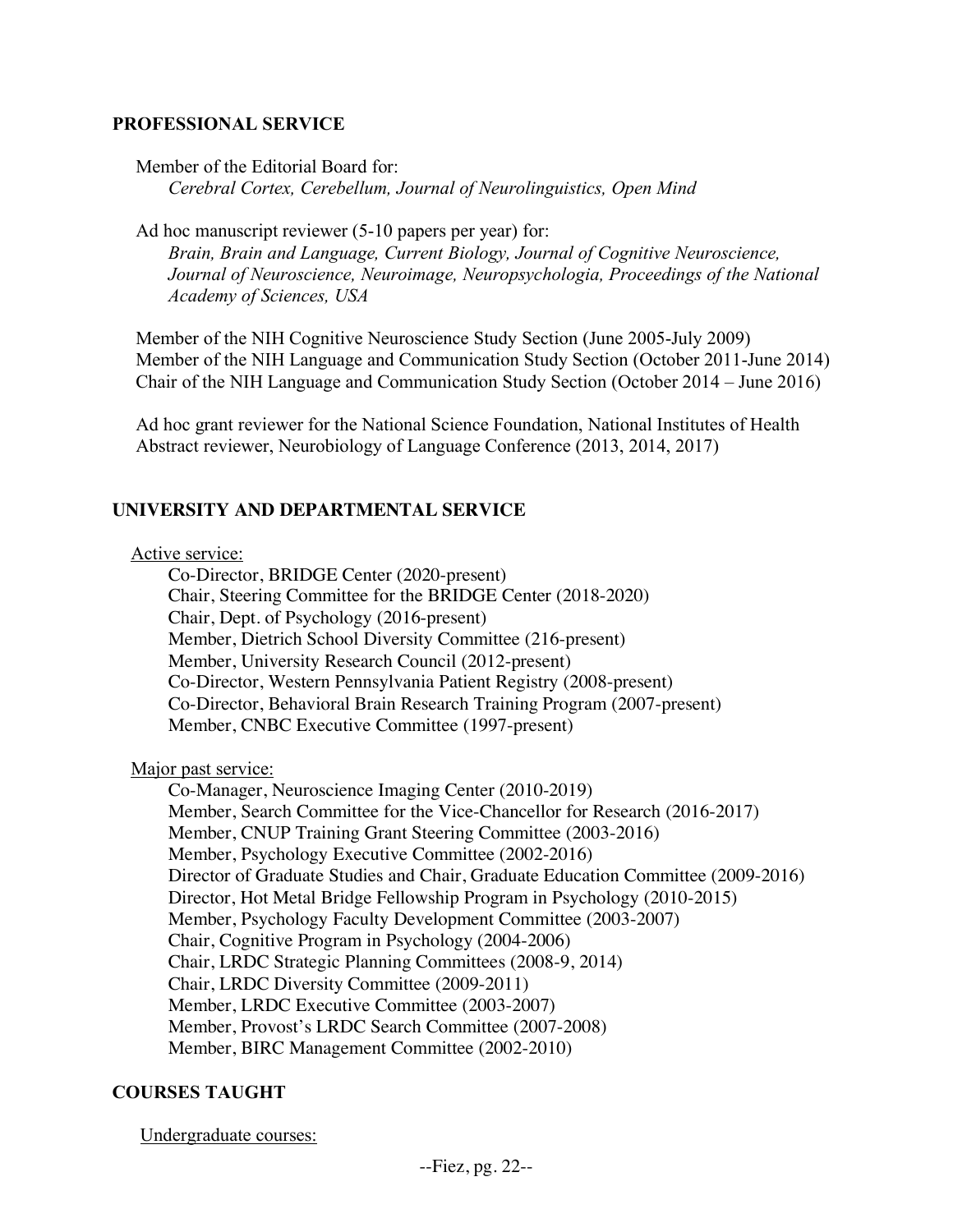PSY1059: Advanced Lab: Neuropsychology of Brain Injury (20-2, 21-1) PSY042/0421: Human Cognition (98-1, 99-1, 00-2, 01-2, 04-2, 05-2, 06-2, 08-1) PSY1470: Brain and Cognition (99-1, 01-1, 02-1, 03-2, 07-2) PSY1054: Emotion and the Brain (03-2, 05-1, 07-1, 10-1. 11-1, 13-1, 14-2) PSY1059: Advanced Lab in the Neuropsychology of Brain Injury (20-2)

Graduate courses:

PSY2475: Behavioral Neuroscience (10-1, 12-1, 14-2, 16-2) PSY2575: Perspectives on Psychology and Neuroscience (00-2, 01-2, 04-1, 06-1, 08-1) PSY2575: Seminar on Affective Cognitive Neuroscience (01-2) Guest lecturer in Neuro3, Graduate course in Systems Neuroscience (00-2, 02-1) Faculty Supervisor, CNUP Journal Club (03-01)

### **CURRENT TRAINEE SUPERVISION**

Advanced trainees:

Anna Chrabaszcz, Post-doctoral fellow, 2017- Keith Vogt, Assistant Professor of Anesthesiology, T32/K mentee, 2017-

Graduate (Ph.D.) student supervision: Erin Duricy, Neuroscience, 2019- Nadait Gebremedhen, Psychology, 2019 - Joshua Vincent, Psychology, 2019 -

#### **STUDENT COMMITTEES (2020-2021)**

Michelle Colvin (2021). PhD Dissertation Haley Dresang (2020). PhD dissertation Griffin Koch (2020). Masters thesis Ruizhe Liu (2020). PhD dissertation

#### **PREVIOUS TRAINEES**

Post-doctoral fellow supervision: Keith Vogt, 2015-2017 (T32 mentor)  *Assistant Professor, University of Pittsburgh* Elizabeth Hirshorn, 2012-2017  *Assistant Professor, SUNY New Paltz* Arava Kallai, 2009-2012  *Postdoctoral fellow, Ben Gurion University* Susan Ravizza, 2001-2004  *Associate Professor, Michigan State University* Simone Sprenger, 2003-2004  *Assistant Professor, University of Groningen, Netherlands* Gal Ben-Yehuda, 2004-2009